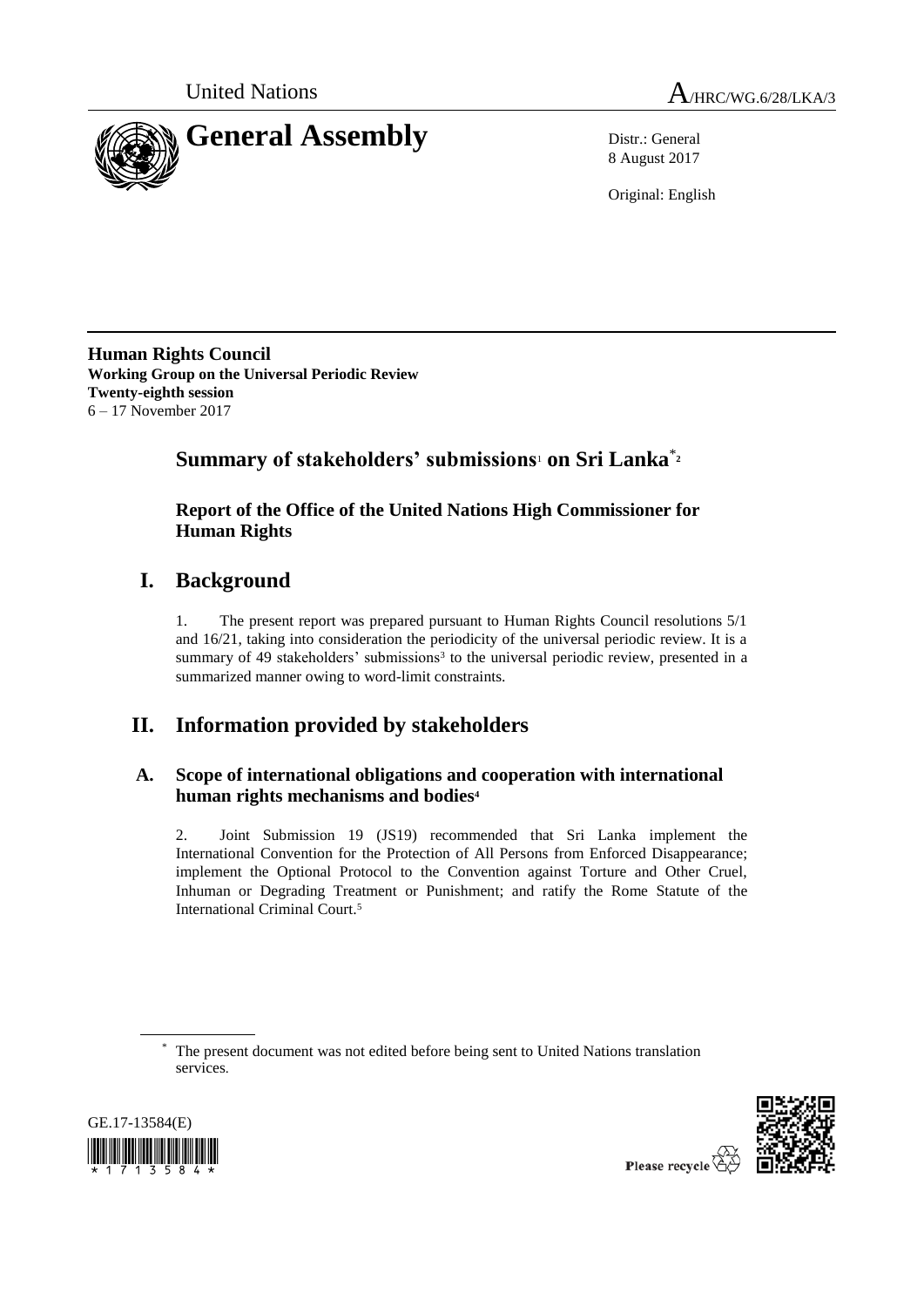# **B. National human rights framework**<sup>6</sup>

3. According to Joint Submission 9 (JS9), key highlights of the  $19<sup>th</sup>$  amendment to the Constitution include: the removal of the President's immunity for official acts; reducing the President's power in relation to Parliament; re-introducing term limits for the office of the President; taking away the sole power of the President to make appointments to key independent institutions; and improving transparency in the law making process.<sup>7</sup>

4. Joint Submission 20 (JS20) recommended that Sri Lanka strength and ensure the independence of human rights institutions such as the National Human Rights Commission.<sup>8</sup>

# **C. Implementation of international human rights obligations, taking into account applicable international humanitarian law**

#### **1. Cross cutting issues**

## *Equality and non-discrimination<sup>9</sup>*

5. JS9 noted that despite Sri Lanka's international treaty obligations and commitments, there were several laws and Constitutional provisions, which, contain discriminatory provisions towards women.<sup>10</sup>

6. Joint Submission 12 (JS12) expressed concern about certain legislation such as sections in the Penal Code that discriminate based on sexual orientation and gender identity. <sup>11</sup> JS12 highlighted that legislation such as the Vagrants Ordinance, the Brothels Ordinance, and certain sections of the Penal Code indiscriminately marginalized and discriminated against the LGBTIQ community and sex workers by means of criminalizing these lifestyles, and allowing persons in positions of authority such as police officers to detain, torture, and verbally and physically discriminate against members of these communities.<sup>12</sup>

7. Joint Submission 3 (JS3) recommended that a framework of legal reform be implemented, which actively prevents and prohibits discrimination against LGBTI persons, particularly in the context of education, housing, employment, accommodation and access to healthcare.<sup>13</sup> Human Rights Watch (HRW) expressed similar concerns.<sup>14</sup>

#### *Development, the environment and business and human rights<sup>15</sup>*

8. Joint Submission 17 (JS17) noted that the construction of Port City was adding to the already unacceptable current pollution levels, which are accelerating the destruction of the marine and coastal environment, as well as negatively impacting upon the health of the affected communities.<sup>16</sup>

#### *Human rights and counter-terrorism<sup>17</sup>*

9. Joint Submission 15 (JS15) noted that the Prevention of Terrorism Act had facilitated arbitrary and illegal arrest and detention, lengthy detention without trial, and torture.<sup>18</sup> Moreover, although many assurances were given to release political prisoners who had been languishing in prisons for a lengthy period of time, the Government had showed very little concern regarding their release and well-being.<sup>19</sup>

10. Canadian Tamil Congress (CTC) recommended that the Government release all political prisoners detained currently under the Prevention of Terrorism Act, and establish a moratorium for the use of the Act for new arrests until replacement legislation is enacted. Replacement legislation must contain safeguards against arbitrary arrest and torture or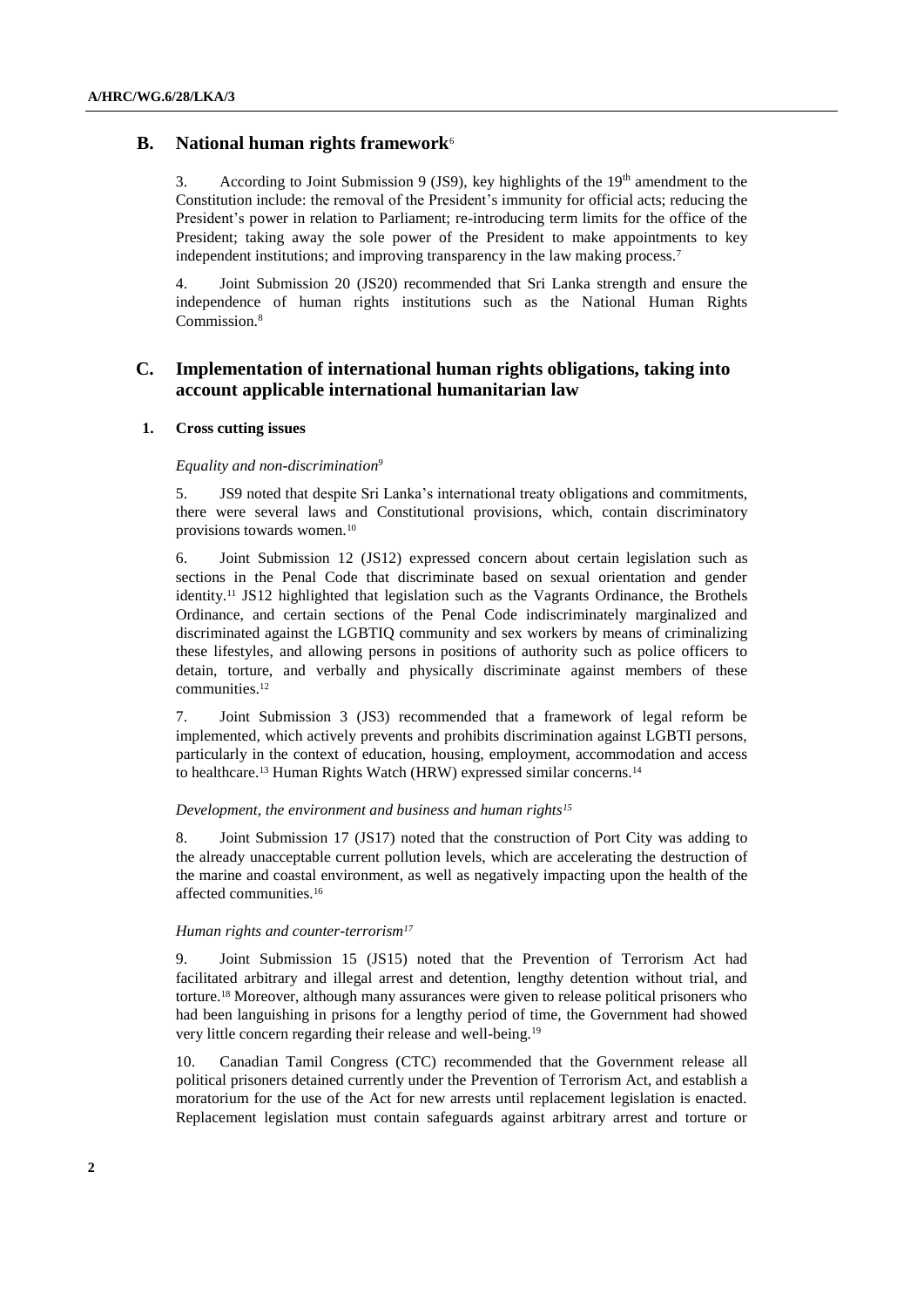cruel, inhuman or degrading treatment, as well as provisions for access to legal counsel in the language spoken by the accused from the moment of deprivation of liberty.<sup>20</sup>

11. International Commission of Jurists (ICJ) highlighted that the draft "Policy and legal framework of the proposed Counter Terrorism Act of Sri Lanka," prepared by the Government as a replacement to the Prevention of Terrorism Act was arguably more problematic from a rule of law and human rights perspective than the original Act, as it is inconsistent with international best practices.<sup>21</sup>

#### **2. Civil and Political Rights**

*Right to life, liberty and security of the person<sup>22</sup>*

12. The Human Rights Commission of Sri Lanka (HRC-SL) recommended that Sri Lanka abolish the death penalty.<sup>23</sup>

13. Joint Submission 8 also recommended that Sri Lanka establish a formal moratorium on the death penalty immediately with a view to its complete abolition and abolish the death penalty replacing it with a sentence that is fair, proportionate, and respects international human rights standards. 24

14. JS9 noted that death in custody was investigated under the Criminal Procedure Code (Chapter 33) but certain elements of this chapter on investigations into sudden deaths were inadequate to investigate deaths in custody. Police still continued to enjoy impunity in reported cases of custodial death due to excessive use of force by police, which occurred between 2011 and 2015.<sup>25</sup>

15. HRW noted that Sri Lanka had a long history of torture and custodial abuse by the police and armed forces, which is facilitated by draconian wartime legislation.<sup>26</sup> Freedom from Torture (FfT) also noted that the Sri Lankan military, police and intelligence services continued to practice torture in a network of torture facilities across the country, including unofficial detention centres.<sup>27</sup> Similarly, Society for Threatened Peoples International (STPI) noted that torture and ill-treatment of detainees, arbitrary arrest and detention, surveillance and harassment of civil society and journalists are still common in Sri Lanka.<sup>28</sup>

16. HRC-SL noted a widespread incidence of custodial violations, including torture. <sup>29</sup> In this regard, it recommended that the Government issue a strong and clear message to law enforcement authorities of its zero tolerance policy on torture, establish an independent unit to investigate complaints of torture against the police, and initiate timely prosecutions to stem impunity.<sup>30</sup>

17. Tamil Centre for Human Rights (TCHR) expressed concern that the Government had systematically failed to investigate security personnel and the paramilitary groups, even though there was strong supporting evidence of torture and other violations.<sup>31</sup>

18. Centre for War Victims and Human Rights (CWVHR) recommended that the Government create a civilian oversight mechanism in accordance with international standards, and with investigative powers to prevent torture, especially with respect to people under custody by the criminal investigations department, police and military agencies.<sup>32</sup>

19. JS9 noted with concern the prison overcrowding in Sri Lanka as well as the information suggesting that torture is rampant, carried out both by prison officers and the inmates.<sup>33</sup> Similarly, Joint Submission 16 (JS16) noted the prison over-crowding in main prisons, caused due to the denial of bail, the inability to pay and meet bail conditions, the inability to pay fines for small crimes, and the delay of trials and appeal cases.<sup>34</sup>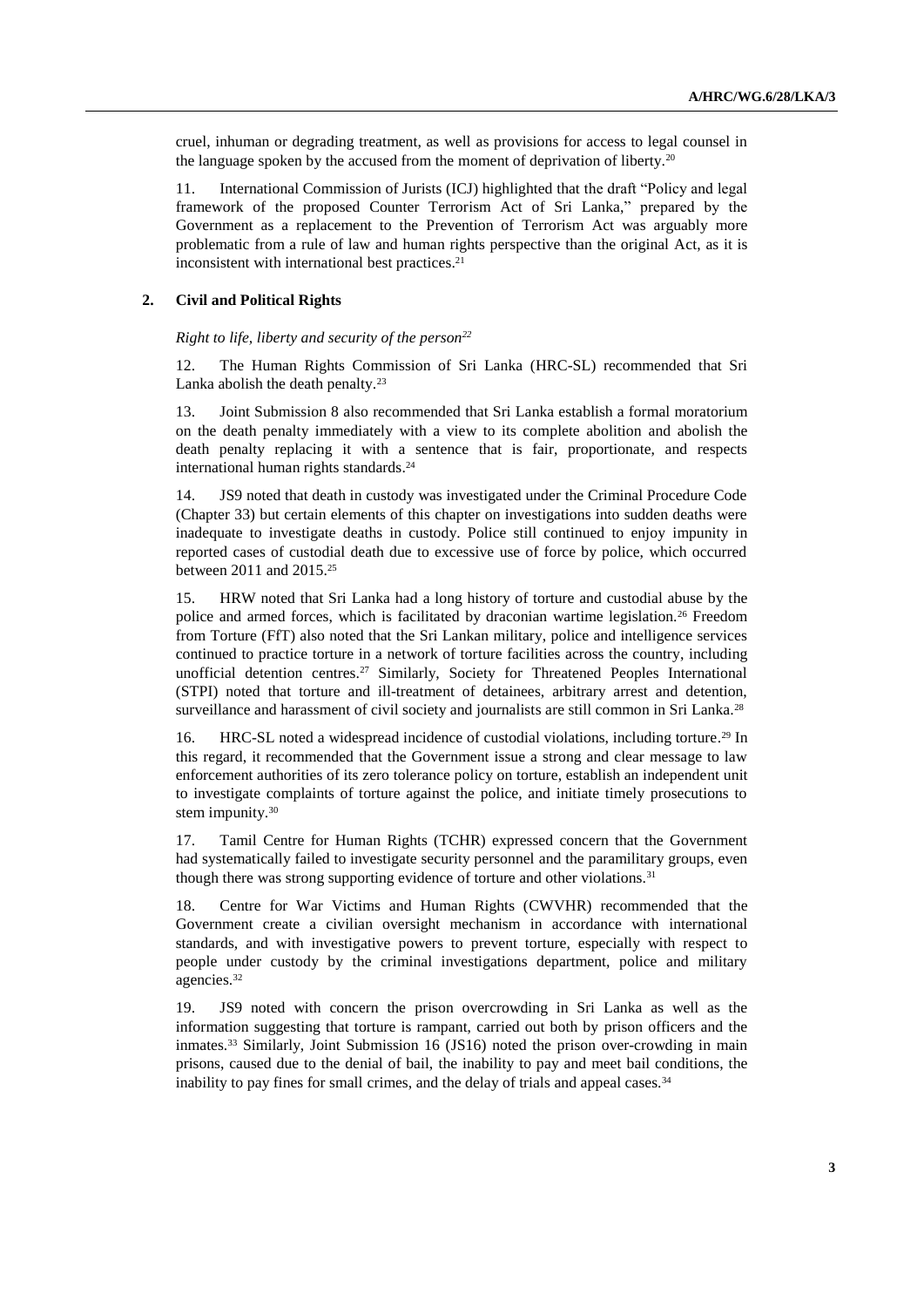20. Joint Submission 5 (JS5) also expressed concern about conditions in detention and in prison, including overcrowding, routine violence such as sexual violence against inmates by prison guards and authorities as well as fellow prisoners, lack of basic facilities, including sanitation, nutrition and recreation, and the failure to afford proper and timely medical treatment.<sup>35</sup>

21. Tamil Centre for Human Rights (TCHR) noted that according to statistics, there were more than 200 persons imprisoned for political reasons.<sup>36</sup> JS5 also noted that there had been a number of incidents of threats, harassment and physical attacks against journalists.<sup>37</sup> In this regard, CTC recommended that the Government ensure that all security forces end surveillance, harassment and reprisals against the Tamil community and human rights defenders.<sup>38</sup>

22. HRC-SL also recommended that the Government ensure civil society and human rights defenders are able to function without any surveillance, intimidation or harassment, especially by state security actors and law enforcement officers.<sup>39</sup>

#### *Administration of justice, including impunity, and the rule of law<sup>40</sup>*

23. Together Against Genocide (TAG) stated that the judiciary lacked independence, judicial competence, and failed to abide by the international protection of fundamental rights and freedoms.<sup>41</sup> JS9 cited the impeachment of former Chief Justice by Parliament and the Executive as a major concern regarding the independence of the judiciary in Sri Lanka.<sup>42</sup> TAG also noted that the judiciary often erred in correctly applying legal principals inherited from the Roman-Dutch and English common laws.<sup>43</sup>

24. CWVHR stated that long languishing of political prisoners without charge or trial, extrajudicial killing of journalists, as well as arbitrary and lack of persecution of politicians on corruption cases were some examples of Sri Lanka's failure to uphold due process, rule of law and justice.<sup>44</sup> Similarly, JS19 highlighted that there was lack of political willingness on the part of Sri Lanka's institutions to effectively provide for truth or justice in the country.<sup>45</sup>

25. JS13 expressed deep concern about the overall climate of impunity regarding the large number of killings, disappearances, assaults, threats on journalists and media institutions.<sup>46</sup> JS9 also expressed concern that attacks against journalists had continued with impunity.<sup>47</sup>

26. Front Line Defenders (FLD) stated that impunity was a major concern that had not been completely addressed by the current Government.<sup>48</sup> Sri Lanka Brief (SLB) noted that there had been no concrete progress in any investigations of attacks on journalists and media organizations, including the killings and disappearances of journalists.<sup>49</sup> Action Contre La Faim (ACF) also highlighted that impunity still prevailed for the authors of the Muttur massacre, $50$  and that since the last UPR, there had been no significant progress in ensuring accountability for the perpetrators of the Muttur massacre.<sup>51</sup>

27. With respect to the transitional justice process in Sri Lanka, JS9 highlighted that despite Human Rights Council resolution 30/1 underscoring the importance of foreign participation in a future judicial mechanism, government personnel had retreated from their early espousal of a hybrid judicial mechanism. JS9 also noted that the Government now backed a complete exclusion of foreign judges and the restriction of foreign participation.<sup>52</sup>

28. CWVHR noted that Sri Lanka had the second highest number of enforced disappearances in the world.<sup>53</sup> In this connection, JS9 highlighted that the extensive use of enforced disappearance, lack of judicial accountability and of decisive and sustained efforts to secure the truth, the absence of a comprehensive reparation programme and social,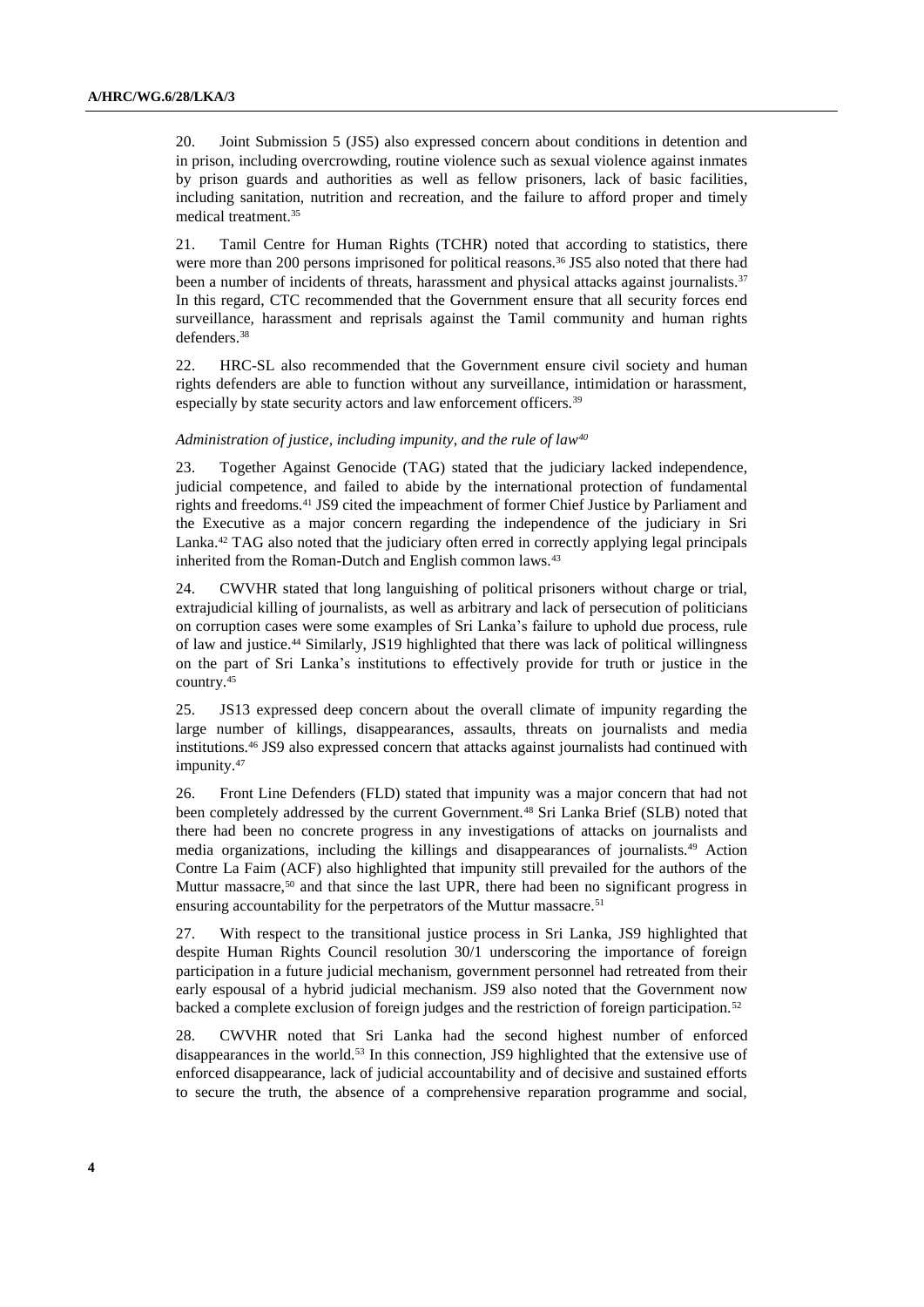psychological and economic support for the victims had left profound wounds on society and a deep sense of mistrust among victims.<sup>54</sup>

29. While noting that the Office of Missing Persons is presently only in name,<sup>55</sup> Tourner La Page recommended that Sri Lanka make a strong and concerted effort to end abductions or forcible disappearances, to ensure that perpetrators are brought to justice, and to foster a climate free from fear and conducive to open debate.<sup>56</sup> Similarly, ICJ expressed concern about the lack of accountability for enforced disappearances.<sup>57</sup>

30. JS9 also noted that the process of establishing the Truth Commission and Office for Reparations had been painstakingly slow highlighting that no timeframe for the establishment of the Office on Reparations has been given nor is there any mention of a comprehensive reparations package and policy. JS9 also highlighted that despite the enactment of a Victim and Witness Protection Act in March 2015, fatal flaws in the substantive law and problems in the Act's implementation had hampered its overall effectiveness.<sup>58</sup>

31. Transnational Government of Tamil Eelam (TGTE) noted that getting justice for victims of war crimes and crimes against humanity received a setback, due to the Government's unwillingness to prosecute civilian and security forces for having committed mass killings of Tamils and rape.<sup>59</sup> Similarly, TAG emphasized that Sri Lanka lacked an effective and appropriate mechanism for the investigation and prosecution of war crimes, crimes against humanity and genocide committed against the Tamil people by the Sri Lankan State.<sup>60</sup>

32. JUBILEE recommended that Sri Lanka continue to welcome international assistance for investigating war crimes, and that security forces be encouraged to undergo human rights training, which includes post-war reconciliation and humane treatment. 61

33. JS16 noted that provisions for victim protection were inadequate, and that no specialized services were provided to the victims, as well as that child victims were mixed with criminals in state institutions.<sup>62</sup>

34. International Truth and Justice Project (ITJP) recommended that Sri Lanka establish an independent credible investigation with international investigators who will assist the Government with investigations of past and current system crimes and provide the technical support to establish a new independent investigative unit in order to systematically investigate, vet and screen alleged perpetrators in the security forces.<sup>63</sup>

35. Joint Submission 18 (JS18) stated that engagement of international judges, prosecutors, defence lawyers, forensic experts, and victim and witness protection experts would be of the utmost importance to maintain the credibility, independence and effectiveness of the transitional justice process.<sup>64</sup> JS18 recommended that Sri Lanka ratify the Rome Statute of the International Criminal Court in order that re-occurrence of similar atrocities can be minimized and the ethnic Tamil population can be protected in the future.<sup>65</sup>

# *Fundamental freedoms and the right to participate in public and political life <sup>66</sup>*

36. ADF International highlighted the need for Sri Lanka to assess and follow through its commitment to freedom of religion. <sup>67</sup> It recommended that Sri Lanka recognize and respect the right to freedom of religion or belief for all citizens and residents, and avoid privileging the Buddhist faith to the point that the fundamental rights and freedoms of Christians, Muslims, Hindus, and other religious and ethnic minorities are infringed upon.<sup>68</sup> STPI further noted that ethnic and religious minorities in Sri Lanka continued to be exposed to discrimination.<sup>69</sup>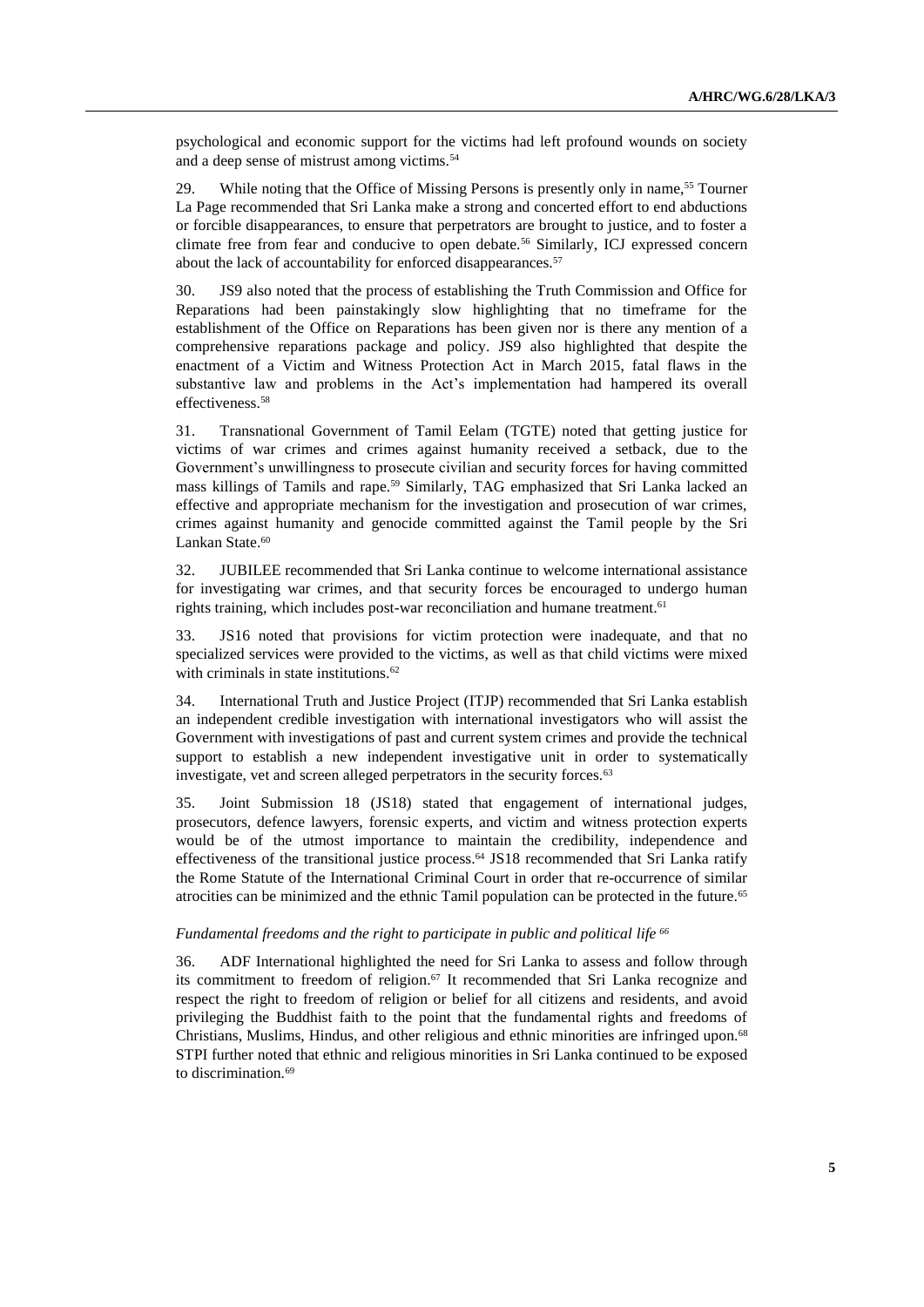37. Joint Submission 11 (JS11) highlighted that the Evangelical Christian community in Sri Lanka was a minority within a minority thus facing a myriad of violations, including violent attacks in contravention of their right to freedom of religion or belief.<sup>70</sup>

38. JS9 noted that minority ethnic, religious and ethno-religious communities continued to face violence.<sup>71</sup> JS5 also noted that there had been a rise in attacks and hate speech against religious minorities by right-wing Buddhist groups.<sup>72</sup> TCHR also noted that in the recent past, a Buddhist extremist group known the Bodu Bala Sena – BBS (Buddhist Force) had carried out violent campaigns against Christians, Muslims and Saivites (Hindus).<sup>73</sup>

39. European Association of Jehovah's Christian Witnesses (EAJCW) noted that despite positive developments with regard to religious freedom, it remained concerned over the inadequate response by police and prosecutors in cases of religiously motivated assaults and vandalism.<sup>74</sup>

40. Christian Society Worldwide (CSW) recommended that the Government take necessary actions to comprehensively implement its existing obligations under international law regarding freedom of religion of belief.<sup>75</sup>

41. JS9 noted that since January 2015, there had been an improvement in the freedom of expression and media freedom. However, despite important steps by the present Government to improve the environment for dissent, attacks against journalists had continued with impunity.<sup>76</sup>

42. Joint Submission 14 (JS14) noted that a spate of arrests and incidents of intimidation of Tamil journalists represented the still dismal status of Sri Lanka's press freedom. It also led to the concern that Sri Lankan authorities were resuming the old government's practices designed to intimidate Tamil journalists.<sup>77</sup>

43. JS9 highlighted that there continued to be challenges such as the violations of people's right to peaceful protest, increase in the culture of fear and intimidation, extreme scrutiny of civil society and curtailment of unionization.<sup>78</sup> JS13 also remained concerned by ongoing restrictions on freedom of peaceful assembly.<sup>79</sup>

44. FLD noted that freedom of expression and assembly is still threatened in Tamil regions, especially in military-occupied territories affected by the civil war, impacting human rights defenders working on enforced disappearances, torture and land rights.<sup>80</sup> FLD also highlighted that press freedom remains fragile, as journalists still face difficulties covering certain topics and are subject to harassment and intimidation.<sup>81</sup>

45. Joint Submission 13 (JS13) noted that lesbian, gay, bi-sexual, trans-gender and intersex (LGBTI) organisations operating in Sri Lanka had suffered from purposefully prohibitive bureaucratic delays to impede their activities. JS13 specifically noted that an NGO, "Equal Ground" had suffered repeated harassment for organizing events that promote the rights of LGBTI people in Sri Lanka, including experiencing unjustified delays in gaining permission from authorities when coordinating activities.<sup>82</sup>

### *Prohibition of all forms of slavery<sup>83</sup>*

46. JS12 noted that over 50,000 women were engaged in sex work in Sri Lanka. However, the statistics was not representative, as many sex workers are not identified, due to their enforced criminal status. JS12 also highlighted that the women of post-war affected regions especially in the North were forced to become sex workers in an attempt to sustain their families.<sup>84</sup>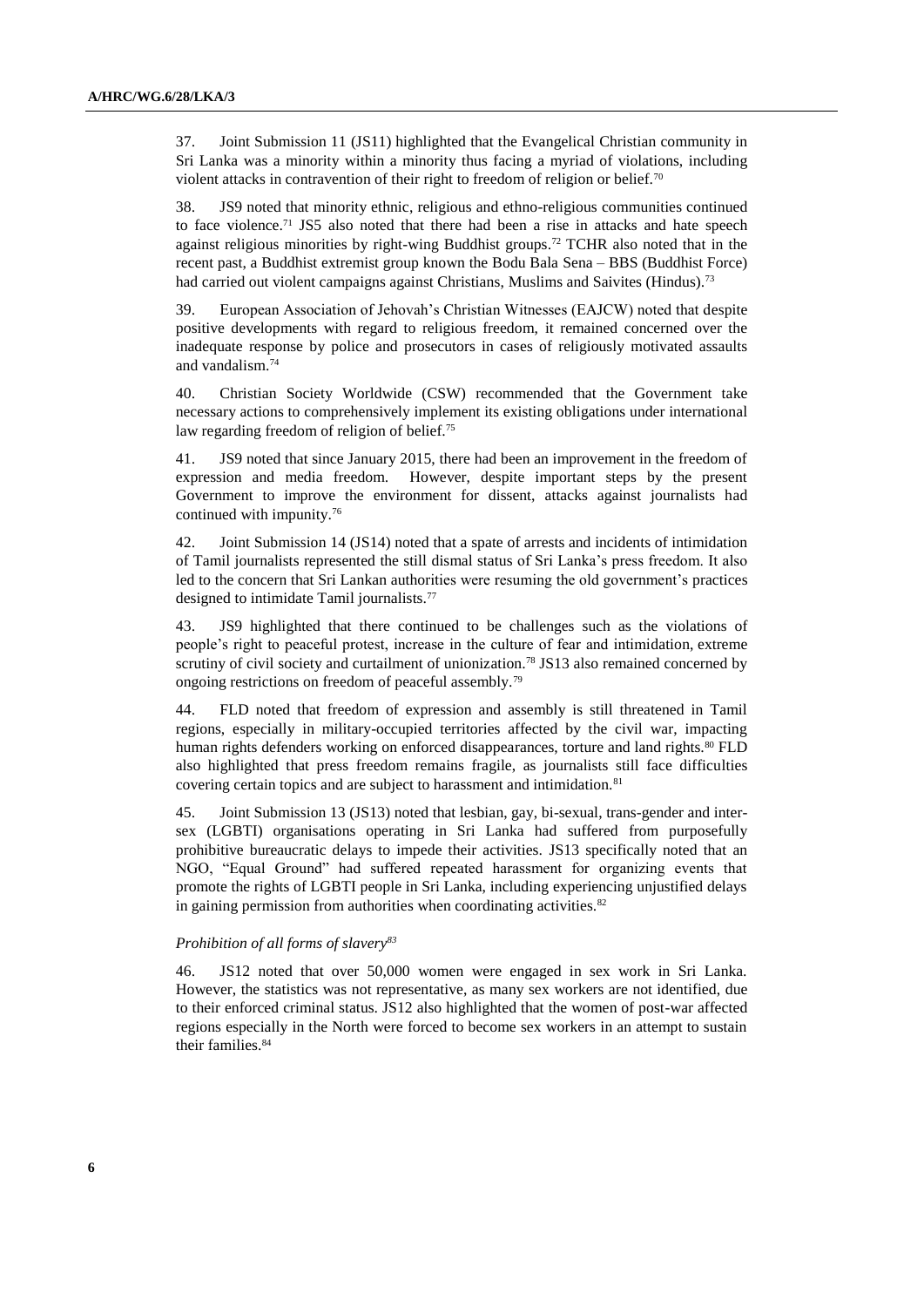*Right to privacy and family life<sup>85</sup>*

47. JS3 noted that Sections 365 and 365A of the Penal Code criminalized sexual relations between same-sex individuals, classifying same-sex relations as an "unnatural offence" subject to punishment of up to 10 years in prison.<sup>86</sup>

### **3. Economic, Social and Cultural Rights**

*Right to work and to just and favourable conditions of work<sup>87</sup>*

48. JS5 noted that informal sector workers accounted for 68 per cent of the labour force, a majority of who live below the international poverty line, and are female.<sup>88</sup>

49. Joint Submission 6 (JS6) emphasized that the gender segregation of labour in the plantation sector indicated the discrimination and exploitation of women workers as they faced clear barriers in going beyond basic manual labour work to managerial and supervisory roles unlike men.<sup>89</sup>

50. JS12 stated that LGBTIQ persons had been shunned from their homes, discriminated in the work place, and that it was difficult for them to find work.<sup>90</sup>

51. Joint Submission 10 (JS10) noted that returnees faced difficulties in finding employment opportunities in both the private and public sector.<sup>91</sup>

52. Joint Submission 17 (JS18) also expressed concern about the Port City project that presents a high risk of deprivation of work for the communities of fishermen. JS17 further noted the estimation that the number of fishermen directly affected goes up to 30,000 in the city of Negombo alone.<sup>92</sup> In addition, JS17 stated that the sand mining for the construction of Port City would have important consequences on the coastal fishing industry.<sup>93</sup>

# *Right to an adequate standard of living <sup>94</sup>*

53. JS5 noted a 2017 national review showing that 5.2 million people -almost 25 per cent of the population - are currently undernourished, 18 per cent of pregnant women were in "a poor maternal nutrition situation" in 2015, and a quarter of the children between 6-59 months are underweight.<sup>95</sup>

54. JS6 noted that nearly 60 per cent of workers in the Estate sector lived in 'line rooms', which not only brings stigma but most of which are cramped and very old leading to reduced access to toilets or water within the household and lack of safe drinking water.<sup>96</sup>

55. JS9 emphasized that Sri Lanka had failed to ensure the right to land and housing creating problems and livelihood difficulties for people.<sup>97</sup> More specifically, Association Bharathi – Centre Culturel Franco Tamoul (Association Bharathi CCFT) recommended that the Government provide the Tamil people of the regions of North and East with access to their residential and agricultural lands to engage in economic and livelihood activities.<sup>98</sup>

#### *Right to health<sup>99</sup>*

56. JS5 noted that the 'free' public healthcare system, which serves only 60 per cent of the population, did not meet the quality health needs of all people, and almost 96 per cent of private health expenditure is out-of-pocket.<sup>100</sup>

57. Association Bharathi CCFT recommended that Sri Lanka continues and step up psychosocial assistance programmes to victims of the conflict according to their needs.<sup>101</sup>

58. JS12 stated that estimated 1,000 abortions were being conducted illegally in Sri Lanka per day.<sup>102</sup> JS12 also expressed concern about the lack of a rights-based, extensive discussion on sexual and reproductive health, including but not limited to sexual orientation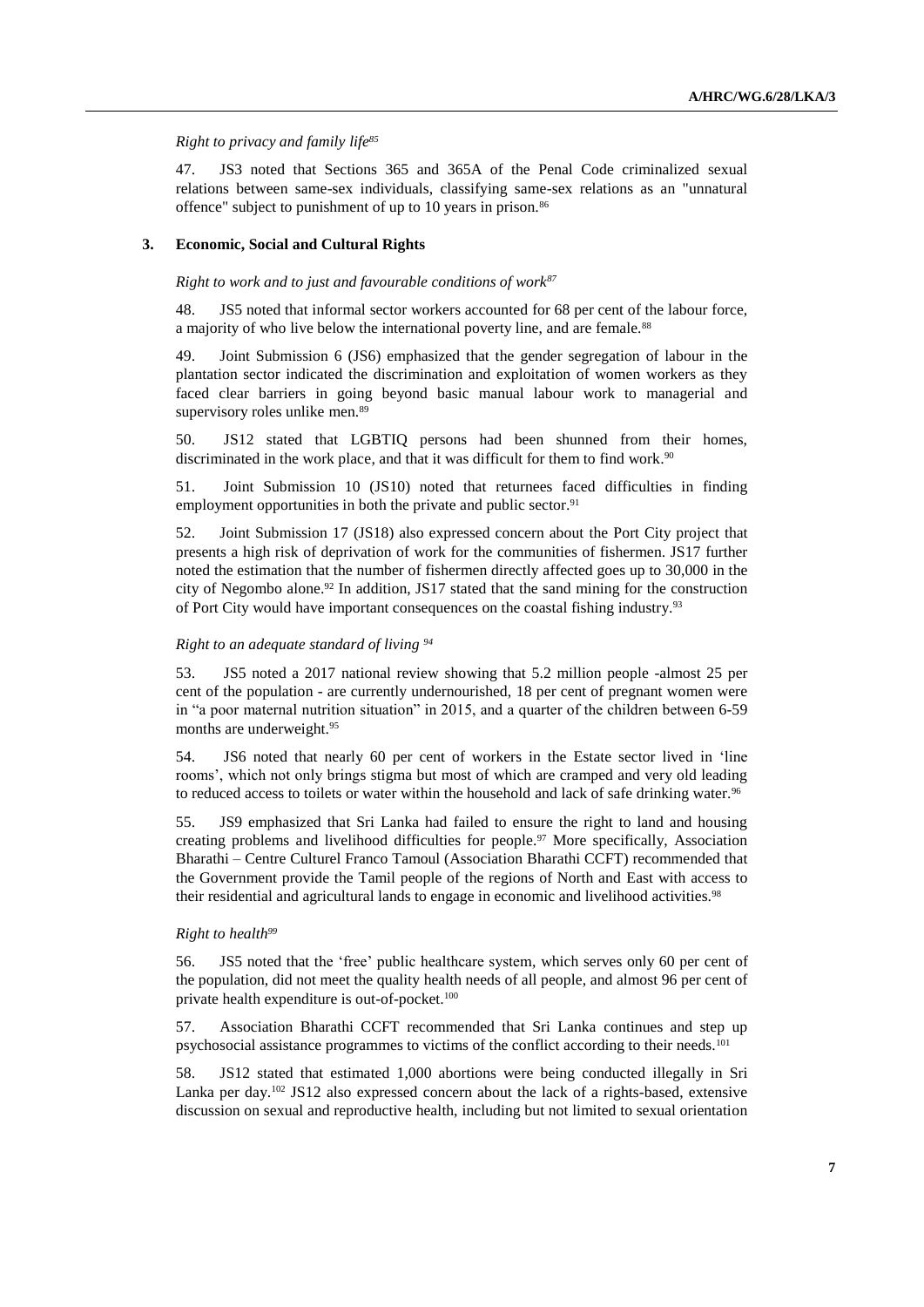and gender identity, reproductive stages, contraceptive methods, services related to reproductive and sexual health and relationship from gender perspective. 103

#### *Right to education<sup>104</sup>*

59. Tourner La Page recommended that Sri Lanka ensure that children belonging to minority religions receive religious education from volunteer teachers or local places of worship, as well as foster an environment in schools whereby children belonging to minority religions are treated equally and fairly.<sup>105</sup>

60. JS11 expressed concern that children belonging to the Evangelical Christian minority experience difficulty and discrimination when applying to State schools in direct contravention of the provisions of the Constitution.<sup>106</sup>

61. More specifically, JS6 recommended that the Government take immediate measures to allocate adequate resources to develop the quality of health and educational services in plantation areas, including through the establishment of higher educational institutes for the Malayaha Tamilar community.<sup>107</sup>

62. Joint Submission 7 (JS7) stated that not even the minimum facilities required for the concept of inclusive education accepted worldwide were available in the school's system of Sri Lanka.<sup>108</sup>

#### **4. Rights of specific persons or groups**

#### *Women<sup>109</sup>*

63. JS16 noted that male dominance, i.e. the control of female sexuality, and perceptions of women as man's property were reflected not only in domestic violence but in other forms of gender-based violence, such as rape and sexual harassment, and incest.<sup>110</sup>

64. JS7 noted that women who have disabilities faced sexual harassment and sexual exploitation in the home, community, work places and in society at a serious level with hidden or undiscovered incidents.<sup>111</sup>

65. Joint Submission 22 (JS22) noted that some Eelam Tamil women were being subjected to a wide range of sexual abuses as part of a systematic campaign of extermination against their nation by the Sri Lankan state.<sup>112</sup> JS22 also noted that some Eelam Tamil women giving birth to their first or second child had been forced to accept permanent birth control operations.<sup>113</sup>

66. JS5 also noted the State failure to hold accountable military, police and public officers that have committed crimes against women including during the armed conflict, and those who have sexually exploited women seeking state services.<sup>114</sup>

67. TCHR claimed that as part of ethnic cleansing, the soldiers carried on raping, committing sexual assaults, and harassing Tamil women with impunity.<sup>115</sup> JS15 noted that there had been a significant increase in violence against women and children in war affected areas in the North and East.<sup>116</sup> In this regard, JS5 expressed concern that the machinery to address gender-based-violence including sexual violence, domestic violence and ensure access to justice remains weak and enables impunity.<sup>117</sup>

68. Joint Submission 1 (JS1) expressed concern that continued militarization of the North and East regions and entrenched impunity had created the framework for sexual and gender-based violence and recurring human rights abuses against already vulnerable minority women.<sup>118</sup> JS1 also noted that violence against women was perpetrated not only by State actors at all levels, but also within Tamil and Muslim communities.<sup>119</sup> Similarly,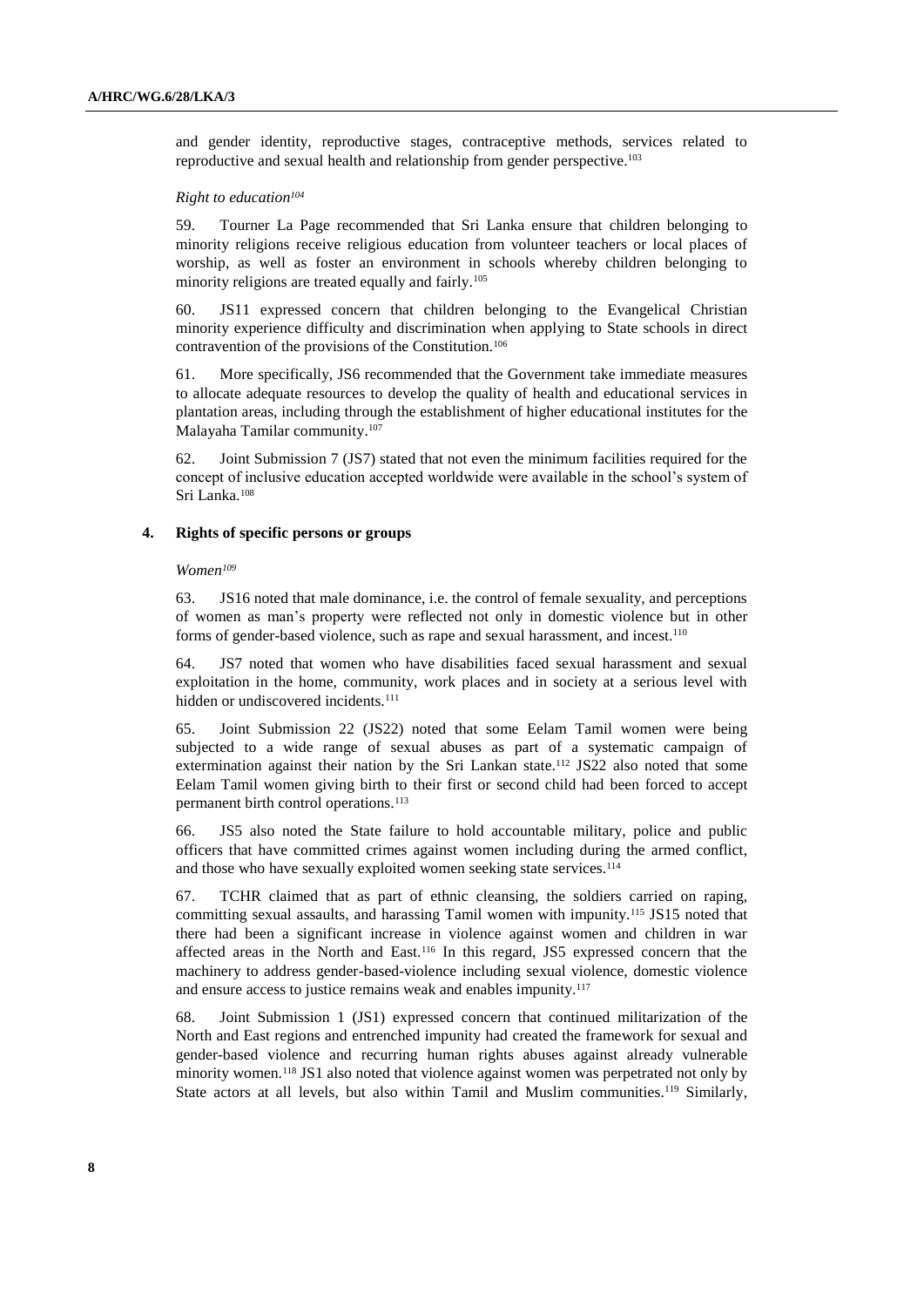PEARL noted that security forces had perpetrated sexual violence against both women and men on an equal basis.<sup>120</sup>

69. Association Bharathi CCFT recommended that Sri Lanka draft legislation aimed at eliminating violence against women.<sup>121</sup>

#### *Children<sup>122</sup>*

70. JS2 recommended that Sri Lanka ensure that there are no legal ambiguities about the definition of the child to allow full rights and protection to all children – boys and girls without discrimination – under 18 years of age by reviewing all laws.<sup>123</sup>

71. JS1 noted that there was no minimum age of marriage for Muslims, and that the Muslim Marriage and Divorce Act allowed a male guardian to give the bride in marriage, resulting in forced marriage of girls as young as fourteen.<sup>124</sup>

72. Global Initiative to End All Corporal Punishment of Children (GIEACPC) recommended that Sri Lanka prohibit all corporal punishment of children in all settings, including the home, and repeal all the legal defences.<sup>125</sup>

73. JS9 noted that one of the other major issues is child labour, with almost 100,000 child workers in Sri Lanka.<sup>126</sup> JS16 also expressed concern that there are no laws regulating employment in third party households, which leaves children of 14-18 years old to be employed as domestic workers thus vulnerable to exploitation.<sup>127</sup>

74. Joint Submission 2 (JS2) noted that Articles 365 and 365A of the Penal Code prohibiting homosexual relations, described as "acts of gross indecency", might put children in danger as these articles do not explicitly exempt children for the crime, hence a child might be treated as an offender instead of a victim in exploitative situations.<sup>128</sup>

### *Persons with disabilities<sup>129</sup>*

75. JS9 noted that the term 'disabled' was not mentioned in Article 12(2) of the Constitution, and that persons with disabilities faced enormous challenges in accessing justice, in getting employment, and accessing information and voting.<sup>130</sup>

76. JS7 noted that despite policy pronouncements, persons with intellectual disabilities and those with severe disabilities were frequently denied enjoyment of their most fundamental human rights and participation in society.<sup>131</sup>

77. JS7 also highlighted that since the opportunities for persons with disabilities to access information and communication were hardly available, their freedom of expression and right to information were violated.<sup>132</sup>

78. Furthermore, JS7 noted that when filling vacant positions, persons with disabilities were not recruited and denied of the opportunities although there was a 3% quota allocated to persons with disabilities when recruiting for government jobs.<sup>133</sup>

79. JS5 noted that children and youth with disabilities suffered discrimination in accessing education and vocational training.<sup>134</sup>

80. JS7 also stated that access to health services was a challenge for persons with disabilities, due to lack of physical accessibility, and non-availability of information, as well as non-availability of audio visual communication boards and sign language interpreters even in leading state hospitals.<sup>135</sup>

#### *Minorities and indigenous peoples<sup>136</sup>*

81. Le Pont noted that Tamils in Sri Lanka who have suffered and continue to suffer under the successive Sinhala-majority governments, had been denied of their right to freely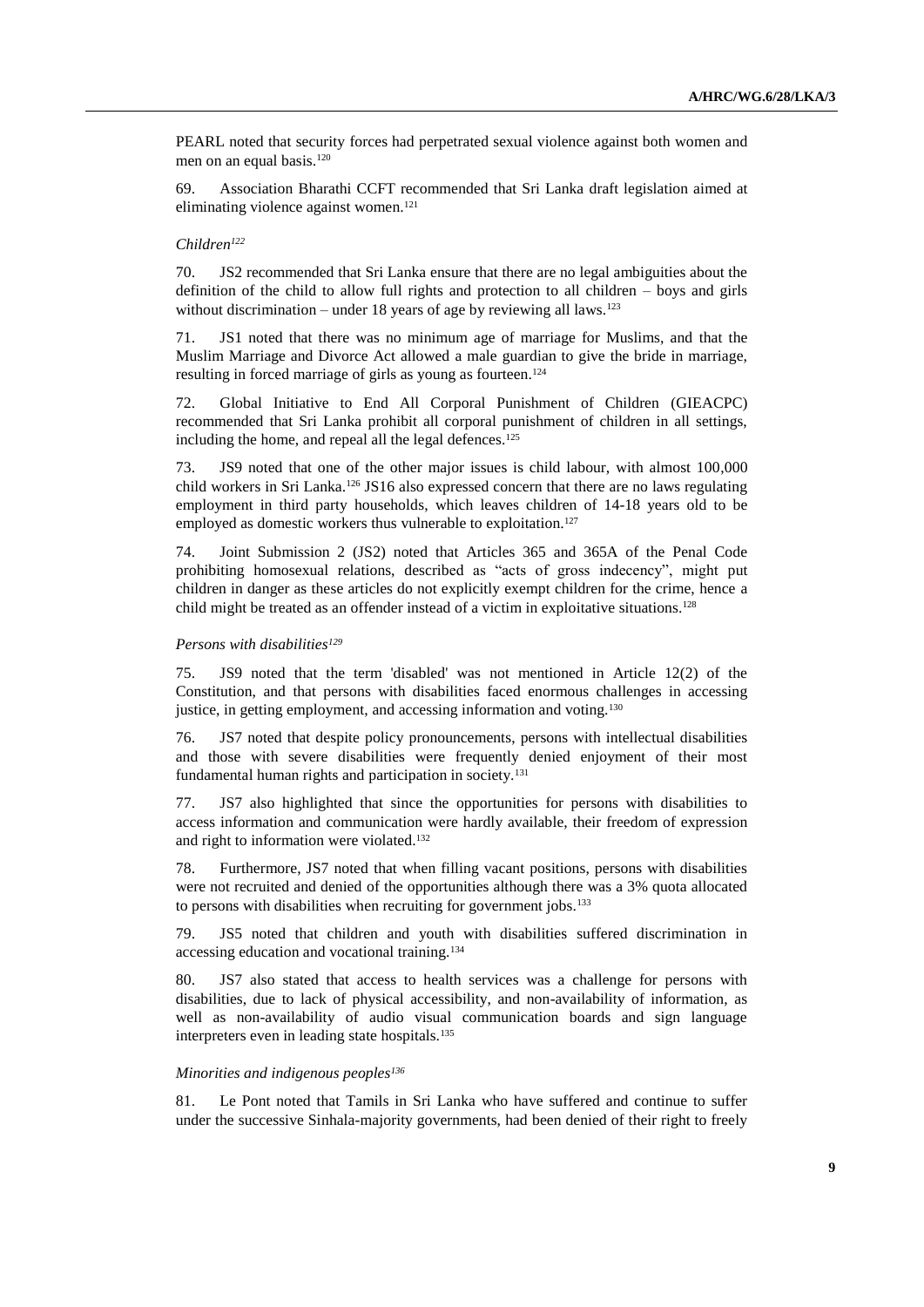determine their political status due to the anti-democratic piece of legislation enacted in 1983 as the sixth amendment to the constitution.<sup>137</sup>

82. JS20 noted that destroying Tamil cultural identities, the Sri Lankan state was trying to wipe out Ethnic Tamil national identity.<sup>138</sup> JS5 expressed concern that the Tamilspeaking minorities did not have fair and equal access to state services.<sup>139</sup> Similarly, JS9 noted that lack of Tamil speaking staff in government institutions caused many difficulties to that minority and was a violation of their language rights.<sup>140</sup>

83. JS16 expressed concern that in the majority Tamil-speaking North and East, many police stations were unable to receive complaints in Tamil as the personnel are entirely Sinhala-speakers.<sup>141</sup> JS16 also noted that law enforcement officials were often reluctant to take effective action against persons who infringe on the liberties of minority religious groups, as a result of undue influence and pressure exerted by local Buddhist monks, government officials and politicians.<sup>142</sup>

84. JS5 noted that Sri Lanka had no special legislation or mechanism to protect the right of the "Veddhas". Conservation regulations have deprived them of hunting grounds criminalized their livelihood.<sup>143</sup>

85. JS6 noted that the Malayaha Tamilar community was one of the most discriminated communities in Sri Lanka, but their issues had not been highlighted and received due attention in either national or in international human rights discourses.<sup>144</sup>

# *Migrants, refugees and asylum seekers and internally displaced persons<sup>145</sup>*

86. HRW noted that more than one million Sri Lankans were employed overseas, mostly in the Middle East, and many remained at risk of abuse at every stage of the migration cycle from recruitment and transit to employment, repatriation, and reintegration.<sup>146</sup> In this connection, JS5 noted that Sri Lankan migrant workers in the Middle East, especially women domestic workers, were highly vulnerable to abuses and grave miscarriages of justice.<sup>147</sup>

87. JS10 noted that many returnees no longer possessed essential legal documents such as birth, marriage, and death certificates, National Identity Cards, and land documents, having lost them through displacement under emergency circumstances.<sup>148</sup>

88. JS10 noted that returnees who have been refused asylum in other countries or return on the basis of bilateral agreements faced increased security surveillance, harassment, and detention.<sup>149</sup>

89. JUBILEE noted that housing for refugees remained a large concern in Sri Lanka.<sup>150</sup> In this regard, JS9 noted that there were no national procedures for refugee status determination. The Government instead engaged in *de facto* deporting of many asylum seekers at the port of entry without affording them an opportunity to present their case.<sup>151</sup>

90. JS10 noted that the treatment and services available to asylum seekers and refugees at public hospitals and clinics is often lacking in terms of care and compassion.<sup>152</sup>

91. JS9 stated that the last four years had seen significant changes in the numbers of internally displaced persons. Nonetheless, there continued to be serious obstacles, particularly relating to omissions and failings by the State, which thwart the achievement of durable solutions for those affected by displacement, currently living within the country and outside.<sup>153</sup>

92. JS9 noted that one of the main obstacles thwarting the return of internally displaced persons was the occupation of land by the military.<sup>154</sup> Similarly, PEARL expressed concern that the military occupation of Tamil lands was a source of ongoing trauma to the Tamil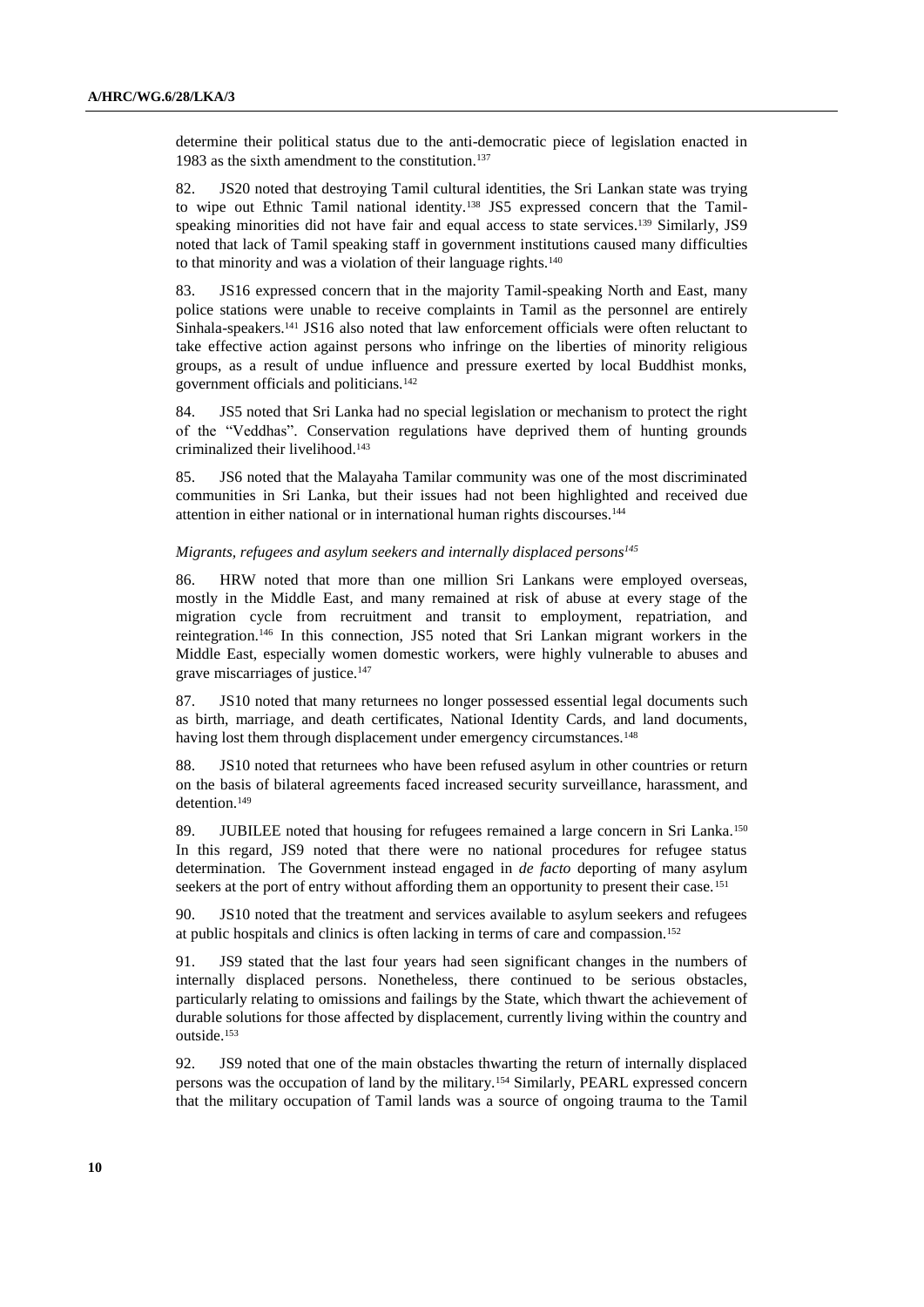population, who were forced to live among the same soldiers who attacked their families and communities through alleged war crimes and crimes against humanity.<sup>155</sup>

93. Tamil Uzhagam stated that land -grabbing led to the fact that present and future generations of Tamils cannot meet their needs and livelihood requirements.<sup>156</sup> Tamil Uzhagam also expressed concern that the acts of land-grabbing, done against the will of the Tamil people and for "military purposes" were a government-sanctioned act to increase Sinhala presence in the Tamil homeland through resettlement schemes and other programmes, leading to demographic changes.<sup>157</sup>

94. TGTE noted that a large number of private lands were forcibly occupied by the Sri Lankan Security forces.<sup>158</sup> Association Bharathi CCFT recommended that the Government take immediate measures to demilitarize North and East and hand over lands occupied by the military for over 25 years to their rightful owners without any further delay.<sup>159</sup>

95. JS14 noted the Government's failure to provide displaced villagers with homes to resettle, despite the fact that it has been almost 2 years in some instances since the land was released. JS14 also noted that many families were still living in temporary tin roof housing.<sup>160</sup>

96. JS15 noted that the wells in private lands belonging to the people in the North were controlled by the military, and that thousands of litres of water were drawn, on a daily basis, for the surrounding camps. As a result, people were facing water shortages.<sup>161</sup>

97. LE PONT expressed concern that a programme of systematic colonization of parts of Tamils homeland areas of North and East was continuing subtly. Peoples without land would become peoples lost among other peoples, and ultimately face extinction.<sup>162</sup>

98. STPI recommended that the Government ensure land rights for internally displaced persons by releasing all occupied areas to the public and resettle all internally displaced persons wherever possible on their traditional land. If land is absolutely necessary for public purposes, the Government need to legally acquire the land, inform the owners about the particular purpose and also compensate them accordingly.<sup>163</sup>

99. STPI stated that women and children were the most vulnerable and marginalised groups in the majority of internally displaced persons (IDP) camps, making members of female-headed households the most affected group of all.<sup>164</sup> STPI stated that inhabitants of IDP camps faced a number of economic, socio-cultural and political challenges in their everyday lives.<sup>165</sup>

## **5. Specific regions or territories<sup>166</sup>**

100. Tourner La Page recommended that the Government provide Northern and Eastern people self-governance mechanisms, language rights, land rights and all other political, human and cultural rights.<sup>167</sup>

101. Tamil Uzhagam expressed concern that the heavy militarization of the North and East regions of Sri Lanka has not only impeded the Tamil people from recovering and returning to normalcy, but it also has been actively used as a tool by the Sri Lankan State to execute a far more sinister agenda of erasing the Tamil identity.<sup>168</sup>

102. JS1 claimed that many women in the North and East struggled with war-related physical challenges that impede their access to public spaces, transportation, employment, and services.<sup>169</sup>

103. JS15 noted that sexual crimes, murders, violent gang activities, sand and timber smuggling and trafficking and distributing narcotics had been increased in the North and East regions of Sri Lanka. 170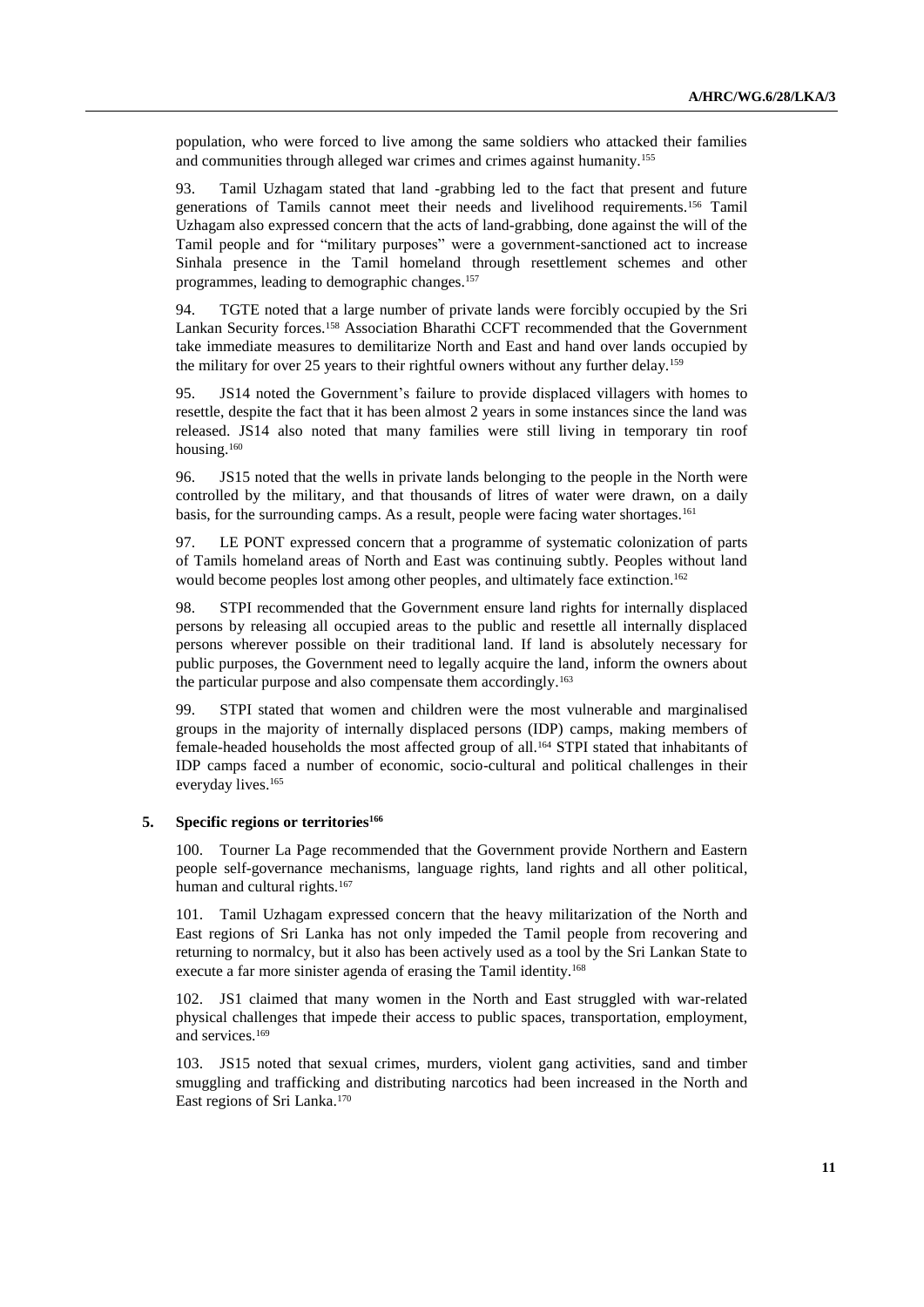## *Notes*

| <sup>1</sup> Prepared by the Office of the United Nations High Commissioner for Human Rights in accordance |
|------------------------------------------------------------------------------------------------------------|
| with paragraph 15 (c) of the annex to Human Rights Council resolution 5/1 and paragraph 5 of the           |
| annex to Council resolution 16/21.                                                                         |

- <sup>2</sup> Please also refer to the Stakeholders' Summary on Sri Lanka from the previous cycle (A/HRC/WG.6/14/LKA/3).
- <sup>3</sup> The stakeholders listed below have contributed information for this summary; the full texts of all original submissions are available at: [www.ohchr.org.](http://www.ohchr.org/)

*Civil society*

*Individual submissions*:

| ADF                              | Action Contre La Faim, Paris (France);                        |
|----------------------------------|---------------------------------------------------------------|
| <b>ADF</b> International         | ADF International, Geneva (Switzerland);                      |
| <b>Association Bharathi CCFT</b> | Association Bharathi Centre Culturel Franco Tamoule,          |
|                                  | Maurepas (France);                                            |
| <b>CSW</b>                       | Christian Solidarity Worldwide, New Malden (United            |
|                                  | Kingdom);                                                     |
| <b>CTC</b>                       | Canadian Tamil Progress, Toronto (Canada);                    |
| <b>CWVHR</b>                     | Centre for War Victims and Human Rights, Callowhill, PA       |
|                                  | (United States of America);                                   |
| <b>EAJCW</b>                     | the European Association of Jehovah's Christian Witness,      |
|                                  | Kraainem (Belgium);                                           |
| <b>FfT</b>                       | Freedom from Torture, London (United Kingdom);                |
| <b>FLD</b>                       | Front Line Defenders, Dublin (Ireland);                       |
| <b>GIEACPC</b>                   | Global Initiative to End All Corporal Punishment of Children, |
|                                  | London (United Kingdom);                                      |
| <b>HRW</b>                       | Human Rights Watch, New York City, NY (United States of       |
|                                  | America);                                                     |
| ICJ                              | International Commission of Jurists, Geneva (Switzerland);    |
| <b>ITJP</b>                      | International Truth and Justice Project, Johannesburg (South  |
|                                  | Africa);                                                      |
| <b>JUBILEE</b>                   | JUBILEE, Fairfax, VA (United States of America);              |
| Le Pont                          | Association LE PONT, Maurepas (France);                       |
| <b>PEARL</b>                     | People for Equality and Relief in Lanka, Washington, DC       |
|                                  | (United States of Amercia);                                   |
| <b>SLB</b>                       | Sri Lanka BRIEF news, views and analysis of human rights &    |
|                                  | democratic governance in Sri Lanka, Geneva (Switzerland);     |
| <b>STPI</b>                      | Society for Threatened Peoples International, Ostermundigen   |
|                                  | (Switzerland);                                                |
| <b>TAG</b>                       | Together Against Genocide, Middlesex (United Kingdom);        |
| Tamil Uzhagam                    | Association Tamil Uzhagam, Maurepas (France);                 |
| <b>TCHR</b>                      | Tamil Centre for Human Rights, Garges les Gonesse (France);   |
| <b>TGTE</b>                      | Transnational Government of Tamil Eelam, New York City,       |
|                                  | NY (United States of America);                                |
| Tourner La Page                  | Association Tourner La Page, Maurepas (France).               |
| Joint submissions:               |                                                               |
| JS1                              | Joint submission 1 submitted by: Women's Action Network:      |
|                                  | Mannar Women's Development Federation, Mannar (Sri            |
|                                  | Lanka); Muslim Women Development Trust, Puttalam (Sri         |
|                                  | Lanka); Sangami, Mullaitheevu (Sri Lanka); Vallamai, Jaffna   |
|                                  | (Sri Lanka); Affeceted Women's Forum, Ampara (Sri Lanka);     |

Killinochchi (Sri Lanka);

Third Eye, Batticaloa (Sri Lanka); Social Economical and Educational Developers, Vavunia (Sri Lanka); Mahashakthi,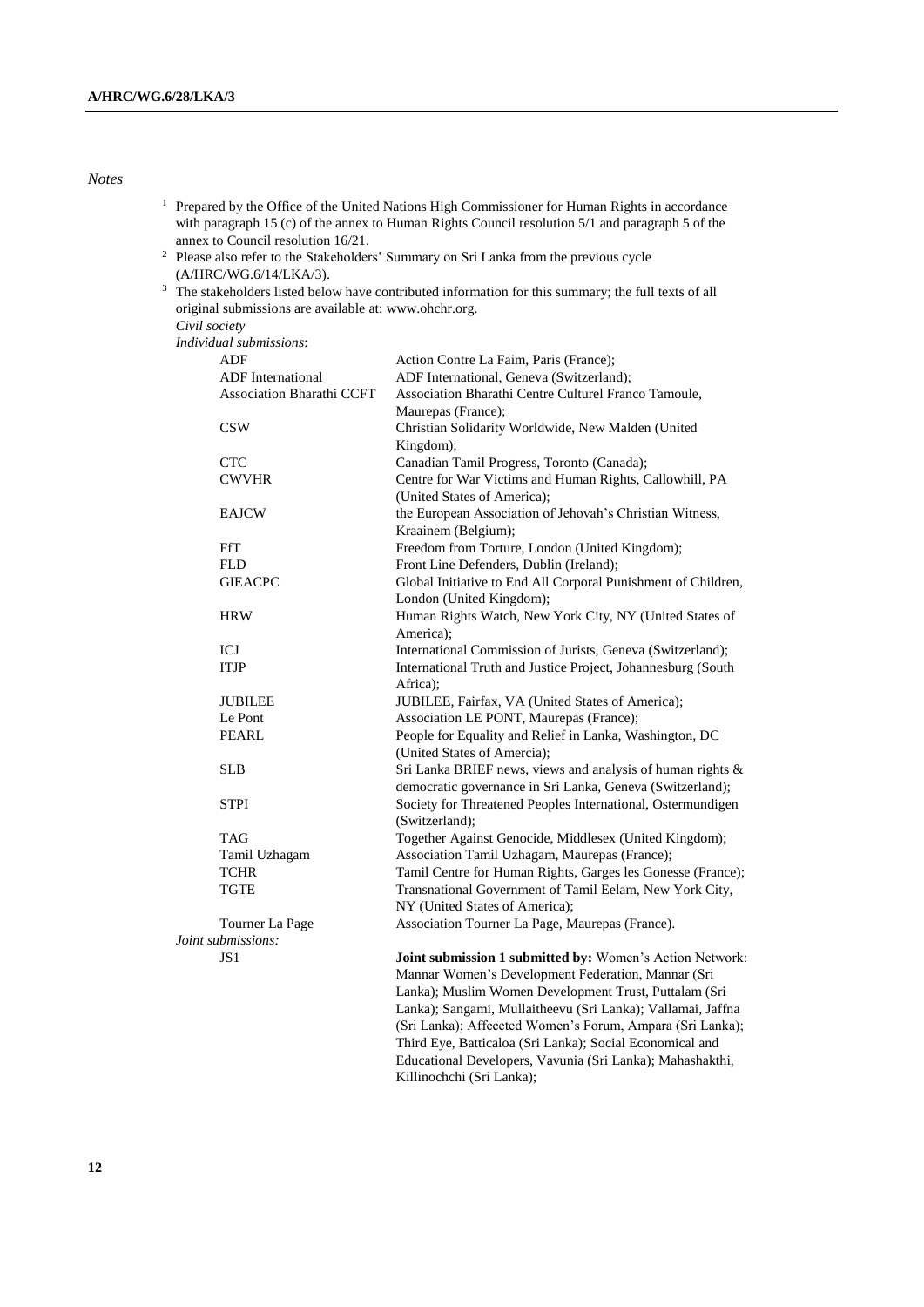| JS <sub>2</sub> | Joint submission 2 submitted by: Protecting Environment                       |
|-----------------|-------------------------------------------------------------------------------|
|                 | and Children Everywhere, Kuhawala (Sri Lanka); ECPAT                          |
|                 | International, Bangkok (Thailand);                                            |
| JS3             | Joint submission 3 submitted by: EQUAL GROUND, Colombo (Sri                   |
|                 | Lanka); Kaleidoscope Australia, Clayton (Australia);                          |
| JS4             | Joint submission 4 submitted by: EQUAL GROUND, Colombo (Sri                   |
|                 | Lanka); the Center for International Human Rights of Northwestern Pritzker    |
|                 | School of Law, Chicago, IL (United States of America); Global Initiatives for |
|                 | Human Rights of Heartland Alliance for Human Needs & Human Rights,            |
|                 | Chicago, IL (United States of America);                                       |
| JS5             | Joint submission 5 submitted by: NAFSO, Negombo (Sri                          |
|                 | Lanka); MONLAR, Rajagiriya (Sri Lanka); Law and Society                       |
|                 | Trust, Colombo (Sri Lanka); INFORM, Colombo (Sri Lanka);                      |
|                 | CHRD, Colombo (Sri Lanka); Batticaloa, Mannar (Sri Lanka);                    |
|                 | Justice for All, Colombo (Sri Lanka); Savistree,                              |
|                 | Bathharamulla (Sri Lanka); Sri Vimukhti Fisher Women                          |
|                 | Organization, Negombo (Sri Lanka); DIFSO Akkaraipaththu,                      |
|                 | Ampara (Sri Lanka); RDS, Poththuvil (Sri Lanka); Valarpirai                   |
|                 | Citizen Forum, Addalaichenai (Sri Lanka); Kilakku Sooriyan                    |
|                 | Women District Committee, Addalaichenai (Sri Lanka);                          |
|                 | Lucky Sports Club, Addalaichenai (Sri Lanka); NSLA,                           |
|                 | Akkaraipaththu (Sri Lanka); Vali North Resettlement                           |
|                 | Organization, Jaffna (Sri Lanka); RLO, Jaffna (Sri Lanka);                    |
|                 | DIFSO, Jaffna (Sri Lanka); NPFPU, Mannar and Jaffna (Sri                      |
|                 | Lanka); JDFCSU, Jaffna (Sri Lanka); Poonthalir Women                          |
|                 | District Committee, Jaffna (Sri Lanka); Vali North Citizeen                   |
|                 | Forum, Jaffna (Sri Lanka); Vali East Citizen Forum, Jaffna                    |
|                 | (Sri Lanka); SFO, Galle and Matara (Sri Lanka);                               |
|                 | <b>Environmental Conservation Trust; HRO, Poddala (Sri</b>                    |
|                 | Lanka); Inter Religious Group, Galle (Sri Lanka); HPDP,                       |
|                 | Galle (Sri Lanka); Ginimella Fisheries Organization, Galle                    |
|                 | (Sri Lanka); SDF Rathgama, Galle (Sri Lanka); Citizen Forum                   |
|                 | Hikkaduwa, Galle (Sri Lanka); Uva Shakthi, Badulla (Sri                       |
|                 | Lanka); CWA, Passara (Sri Lanka); CCDF, Badulla (Sri                          |
|                 | Lanka); Citizen Council, Passara (Sri Lanka); UVA Redio,                      |
|                 | Badulla (Sri Lanka); UWF, Badulla (Sri Lanka); PCDF,                          |
|                 | Passara (Sri Lanka); EST, Madulsima (Sri Lanka); CDC,                         |
|                 | Betticaloa (Sri Lanka); CAMID, Betticaloa (Sri Lanka);                        |
|                 | Marumalarchchi Women District Organization, Betticaloa (Sri                   |
|                 | Lanka); SLNF, Betticaloa (Sri Lanka); Stand Up Movement,                      |
|                 | Negombo (Sri Lanka); NGO Consortium, Betticaloa (Sri                          |
|                 | Lanka); DIFESO, Betticaloa (Sri Lanka); Citizen Forum,                        |
|                 | Trincomalee (Sri Lanka); DIFSO, Trincomalee (Sri Lanka);                      |
|                 | WNW, Trincomalee (Sri Lanka); RDS, Sampoor (Sri Lanka);                       |
|                 | TDC, Trincomalee (Sri Lanka); Udayam District Women                           |
|                 | Organization, Udayam (Sri Lanka); Society for Resettlement,                   |
|                 | Trincomalee (Sri Lanka); DFCFU, Trincomalee (Sri Lanka);                      |
|                 | DIFSO, Mannar (Sri Lanka); MSEDO, Mannar (Sri Lanka);                         |
|                 | Citizen Forum, Mannar (Sri Lanka); MCC, Mannar (Sri                           |
|                 | Lanka); Nesakaram Citizen Forum, Mannar (Sri Lanka);                          |
|                 | Valarpirai District Women Organization, Mannar (Sri Lanka);                   |
|                 | UWS, Matara (Sri Lanka); Jayantha Gamage Foundation,                          |
|                 | Matara (Sri Lanka); FFD, Matara (Sri Lanka); Pratheeba                        |
|                 | Media Collective, Matara (Sri Lanka); CCS, Matara (Sri                        |
|                 | Lanka); Savistree, Matara (Sri Lanka); YSDF, Hatton (Sri                      |
|                 | Lanka); MOD, Hatton (Sri Lanka); DIRC, Hatton (Sri Lanka);                    |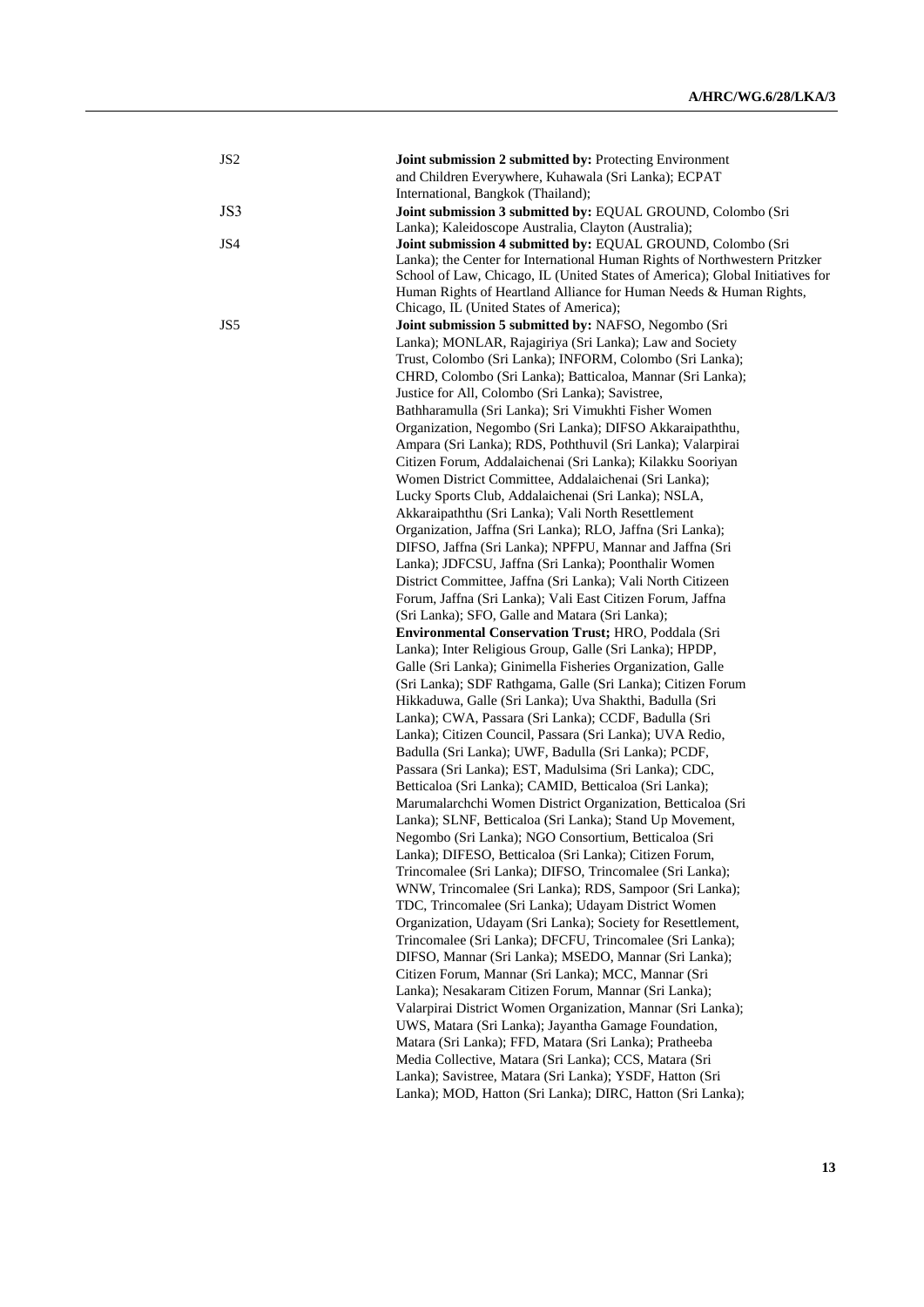|     | SIDPS, Hatton (Sri Lanka); ZOA, Mannar (Sri Lanka);           |
|-----|---------------------------------------------------------------|
|     | <b>Suneru Foundation (Sri Lanka); Council of Returned</b>     |
|     | Refugees (Sri Lanka); Praja Abilasa Network, Negombo (Sri     |
|     | Lanka); PAAL, Colombo (Sri Lanka); Women Development          |
|     | Federation, Weligepola (Sri Lanka); Sramabimani Kendraya,     |
|     | Seeduwa (Sri Lanka); FIOH, Badulla (Sri Lanka); Lanka         |
|     | Farmers Forum, Colombo (Sri Lanka); Progressive Peasant       |
|     | Congress, Higurakgoda (Sri Lanka); CSDF, Dematagoda (Sri      |
|     | Lanka); PPPO, Paanama (Sri Lanka); Rural Workers              |
|     |                                                               |
|     | Organization, Jaffna (Sri Lanka); Dabindu Organization,       |
|     | Katunayake (Sri Lanka); Center for Society and Religion,      |
|     | Maradana (Sri Lanka); Tissa Jaya Welfare Children             |
|     | Foundation, Weligama (Sri Lanka); Women and Media             |
|     | Collective, Colombo (Sri Lanka);                              |
| JS6 | Joint submission 6 submitted by: the Sri Lanka Malayaha       |
|     | Tamilar Rights Coalition, Colombo (Sri Lanka);                |
| JS7 | Joint submission 7 submitted by: Ceylon Association For       |
|     | The Mentally Retarded; Kalutara District Organisation of The  |
|     | Disabled; Matugama Social Service Society Mayura              |
|     | Rehabilitation Centre; National Forum of Visually             |
|     | Handicapped Women; Organisation For Rehabilitation of The     |
|     | Handicapped Vavuniya District (ORHAN); Parents Teachers       |
|     | Organisation of The Intellectual Disability In Sri Lanka;     |
|     | Saviya Development Foundation; Special Education              |
|     | Development Service Society; Special Educational Services     |
|     | Society Blind And Deaf School; Sri Lanka Association of       |
|     | Parents of Deaf Children; Sri Lanka Central Federation of The |
|     | Deaf; Sri Lanka Council For The Blind; Sri Lanka Federation   |
|     | of The Visually Handicapped; Sri Lanka Foundation For The     |
|     | Rehabilitation of The Disabled; Sri Lanka National Federation |
|     | of The Visually Handicapped; Sri Lanka Spinal Injuries        |
|     | Association; Narada Sawana (Hear) Foundation; "Our Kids"      |
|     |                                                               |
|     | Organization For Slow Growing Minded Children; National       |
|     | Institute For The Care Of Paraplegics Sri Lanka; Sri Lanka    |
|     | Council of Visually Handicapped Graduates; Exceptional        |
|     | Children's Educational Development Foundation;                |
|     | Navajeevana; Southern Province Deaf Association; Puthiya      |
|     | Pathai Disabled People's Organization; Valvaham Special       |
|     | Need People's Organization; Association For Persons With      |
|     | <b>Rheumatic Diseases:</b>                                    |
| JS8 | Joint submission 8 submitted by: the Advocates for Human      |
|     | Rights, Minneapolis, MN (United States of America); the       |
|     | World Coalition Against the Death Penalty, Montreuil          |
|     | (France);                                                     |
| JS9 | Joint submission 9 submitted by: Centre for Peace Studies,    |
|     | Zagreb (Croatia); Centre for Policy Alternatives, Colombo     |
|     | (Sri Lanka); Community Education Centre, Wellington (New      |
|     | Zealand); Deshodaya (Sri Lanka); Disability Organizations     |
|     | Joint Front, Ratmalana (Sri Lanka); Diversity and Solidarity  |
|     | Trust, Colombo (Sri Lanka); Eastern United Women              |
|     | Organisation, Colombo (Sri Lanka); EQUAL GROUND,              |
|     | Colombo (Sri Lanka); 7Families of Disappearances, Colombo     |
|     | (Sri Lanka); Family Rehabilitation Centre, Colombo (Sri       |
|     | Lanka); Federation of Eastern Muslim Civil Organization,      |
|     |                                                               |
|     | Colombo (Sri Lanka); Free Media Movement, Colombo (Sri        |
|     | Lanka); Human Development Organisation, Colombo (Sri          |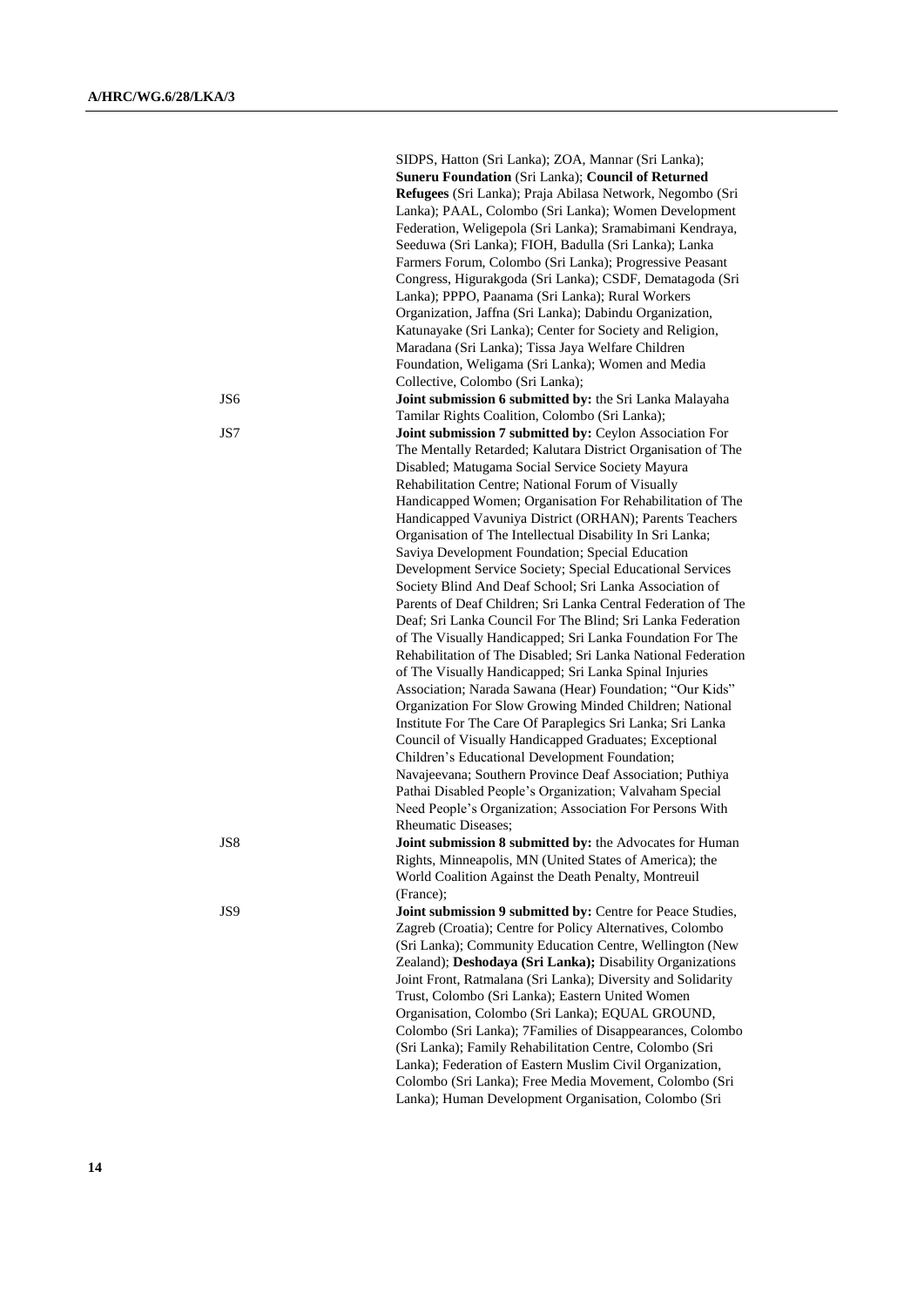|             | Lanka); Human Rights First Aid Centre, Gampaha (Sri<br>Lanka); Human Rights First Aid Centre, Hambantota (Sri<br>Lanka); Human Rights First Aid Centre, Matara (Sri Lanka); |
|-------------|-----------------------------------------------------------------------------------------------------------------------------------------------------------------------------|
|             | International Center for Ethnic Studies, Janawabodaya (Sri<br>Lanka); Mannar Women's Development Federation, Mannar                                                         |
|             | (Sri Lanka); Mother and Daughters of Lanka, Colombo (Sri                                                                                                                    |
|             | Lanka); Muslim Women's Development Trust, Puttalam (Sri                                                                                                                     |
|             | Lanka); National Christian Council of Sri Lanka, Colombo                                                                                                                    |
|             | (Sri Lanka); National Christian Evangelical Alliance,<br>Colombo (Sri Lanka); National Peace Council, Colombo (Sri                                                          |
|             | Lanka); Organization for Elankai Refugee Rehabilitation,                                                                                                                    |
|             | Colombo (Sri Lanka); Rights Now Collective for Democracy,                                                                                                                   |
|             | Colombo (Sri Lanka); Rights to Life Human Rights Center,<br>Colombo (Sri Lanka); Rule of Law Forum, Colombo (Sri                                                            |
|             | Lanka); Rural Development Foundation, Colombo (Colombo);                                                                                                                    |
|             | Rural Women's Front, Samadanam (Sri Lanka); Sarvodaya,                                                                                                                      |
|             | Moratuwa (Sri Lanka); Social Development Service                                                                                                                            |
|             | Foundation, Colombo (Sri Lanka); South Asian Centre for<br>Legal Studies, Colombo (Sri Lanka); United Religious                                                             |
|             | Initiative, Colombo (Sri Lanka); Uva Wellassa Women                                                                                                                         |
|             | Organisation, Buttala (Sri Lanka); Videeye Wirodaya; War                                                                                                                    |
|             | Child Holland, Amsterdam (Netherlands); Women's Action                                                                                                                      |
|             | Network, Colombo (Sri Lanka); Women's Centre, Ja-Ela (Sri<br>Lanka); Women's Political Academy, Colombo (Sri Lanka);                                                        |
|             | <b>Young Out Here;</b>                                                                                                                                                      |
| <b>JS10</b> | Joint submission 10 submitted by: Refugee Advocates                                                                                                                         |
|             | Group;                                                                                                                                                                      |
| <b>JS11</b> | Joint submission 11 submitted by: World Evangelical<br>Alliance, New York City, NY (United States of America);                                                              |
|             | Asia Evangelical Alliance, Dehiwala (Sri Lanka);                                                                                                                            |
| <b>JS12</b> | Joint submission 12 submitted by: Family Planning                                                                                                                           |
|             | Association of Sri Lanka, Colombo (Sri Lanka); Centre for                                                                                                                   |
|             | Policy Alternatives, Colombo (Sri Lanka); the Grassrooted<br>Trust, Mount Lavinia (Sri Lanka); EQUAL GROUND,                                                                |
|             | Colombo (Sri Lanka); Women and Media Collective,                                                                                                                            |
|             | Colombo (Sri Lanka); Youth Advocacy Network Sri Lanka,                                                                                                                      |
|             | Colombo (Sri Lanka); Shanthi Maargam, Colombo (Sri                                                                                                                          |
| <b>JS13</b> | Lanka); Hashtag Generation, Colombo (Sri Lanka);                                                                                                                            |
|             | Joint submission 13 submitted by: World Alliance for<br>Citizen Participation, Geneva (Switzerland); INFORM:                                                                |
|             | Human Rights Documentation Centre, Colombo (Sri lanka);                                                                                                                     |
| JS14        | Joint submission 14 submitted by: Adayaalam Cenre for                                                                                                                       |
|             | Policy Research, Jaffna (Sri Lanka); Centre for Human Rights<br>and Development, Colombo (Sri Lanka); Centre for                                                            |
|             | Promotion and Protection of Human Rights, Trincomalee (Sri                                                                                                                  |
|             | Lanka); Jaffna Press Club, Jaffna (Sri Lanka); Maatram                                                                                                                      |
|             | Foundation, Vavuniya (Sri Lanka); Mannar Citizens'                                                                                                                          |
|             | Committee, Mannar (Sri Lanka); Tamil Civil Society Forum,                                                                                                                   |
|             | Jaffna (Sri Lanka); Tamil Lawyers' Forum, Vavuniya (Sri<br>Lanka);                                                                                                          |
| JS15        | Joint submission 15 submitted by: North East Coordinating                                                                                                                   |
|             | Committee: Alternative Generation for Social Justice and                                                                                                                    |
|             | Rights, Jaffna (Sri Lanka); Ampara District Women's                                                                                                                         |
|             | Network, Ampara (Sri Lanka); Center for Human Rights and<br>Development, Colombo (Sri Lanka); Centre for Humanitarian                                                       |
|             | and Integrated Development, Colombo (Sri Lanka); Center for                                                                                                                 |
|             |                                                                                                                                                                             |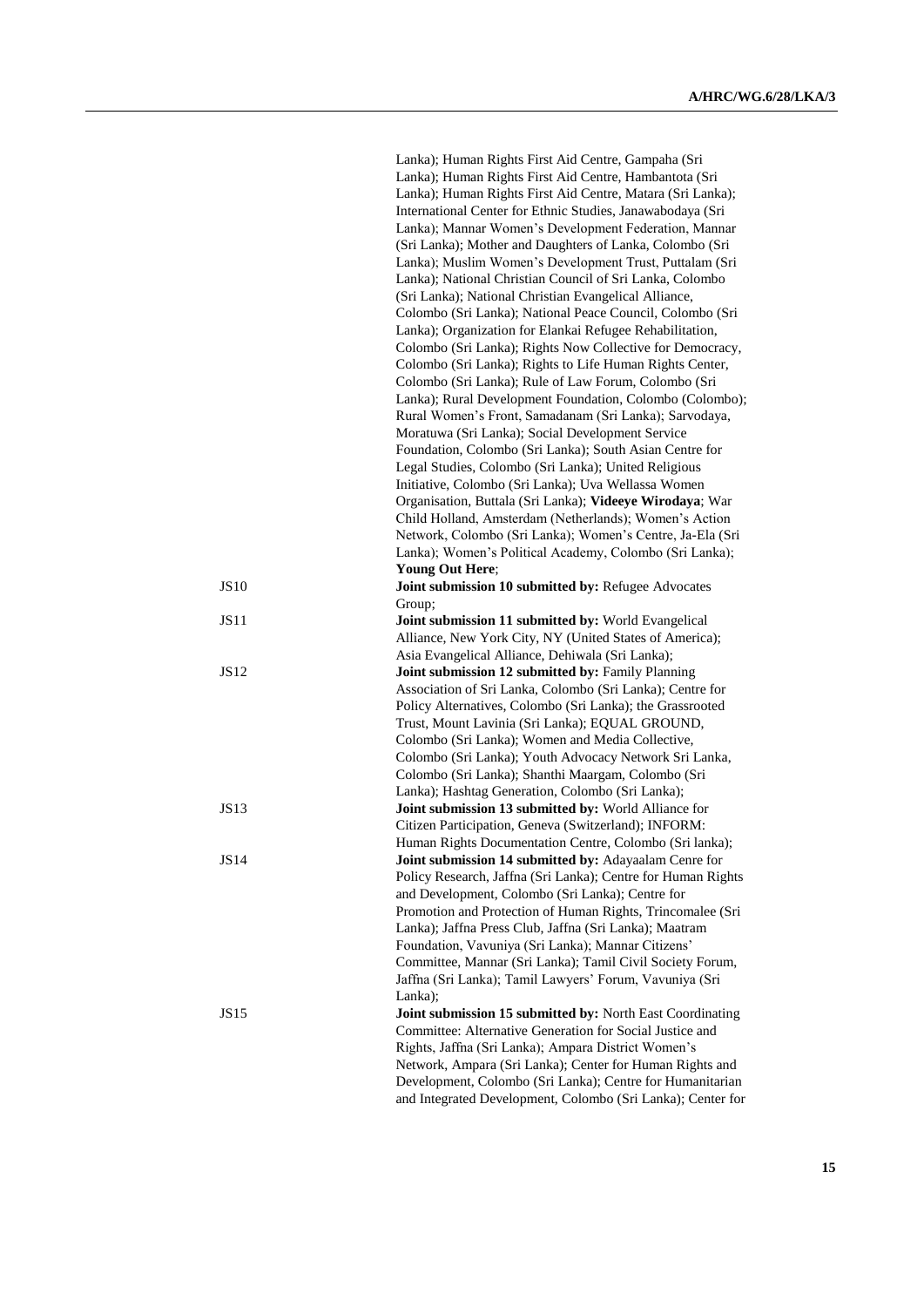|             | People's Dignity and Rights, Kilinochchi (Sri Lanka); Center<br>for Promotion and Protection of Human Rights, Trincomalee |
|-------------|---------------------------------------------------------------------------------------------------------------------------|
|             | (Sri Lanka); Trincomalee District Youth Development                                                                       |
|             | AHAM, Trincomalee (Sri Lanka); Trincomalee District                                                                       |
|             | Women's Network, Trincomalee (Sri Lanka); Law and                                                                         |
|             | Human Rights Education Institute, Jaffna (Sri Lanka); Center                                                              |
|             | for Peace and Justice, Jaffna (Sri Lanka); Forum for War                                                                  |
|             | Affected People, Mannar (Sri Lanka); Mannar Social And                                                                    |
|             | Economic Development Organisation, Mannar (Sri Lanka);                                                                    |
|             | Batticaloa District Women's Network, Batticaloa (Sri Lanka);                                                              |
| JS16        | Joint submission 16 submitted by: Religious and Priests                                                                   |
|             | for Human Rights (Sri Lanka); Alliance for Justice,                                                                       |
|             | Washington, DC (United States of America); Human Rights                                                                   |
|             | Office Kandy, Kandy (Sri Lanka); National Christian                                                                       |
|             | Evangelical Alliance of Sri Lanka, Dehiwela (Sri Lanka);                                                                  |
|             | Franciscans International, Geneva (Switzerland); Dominicans                                                               |
|             | for Justice and Peace, Geneva (Switzerland); Congregation of                                                              |
|             | Lady of Charity of the Good Shepherd, St. Louis, MO (United                                                               |
|             | States of America); the World Evangelical Alliance, New                                                                   |
|             | York City, NY (United States of America); Marist                                                                          |
|             | International Solidarity Foundation, Rome (Italy);<br>Joint submission 17 submitted by: The People's Movement             |
| JS17        | against the Port City (Sri Lanka); Dominicans for Justice and                                                             |
|             | Peace, Geneva (Switzerland); Franciscans International,                                                                   |
|             | Geneva (Switzerland);                                                                                                     |
| <b>JS18</b> | Joint submission 18 submitted by: Association Bharathi                                                                    |
|             | Centre Culturel Franco Tamoule, Maurepas (France);                                                                        |
|             | Association des Etudiants Tamoule de France, Paris (France);                                                              |
|             | Association Tourner La Page, Maurepas (France); Association                                                               |
|             | LE PONT, Maurepas (France); Association Tamil Uzhagam,                                                                    |
|             | Maurepas (France); Society for Development and                                                                            |
|             | <b>Community Empowerment</b> ; Association Burkinabe pour la                                                              |
|             | Survie de l'Enfance, Ougadougou (Burkino Faso); Solidarite                                                                |
|             | Internationale pour l'Afrique, Bamako (Mali); Society for                                                                 |
|             | <b>Development and Community Empowerment; Association</b>                                                                 |
|             | Mauritanienne Pour la Promotion du Droit, Nouakchott                                                                      |
|             | (Mauritania); Association Pour les Victimes du Monde,                                                                     |
|             | Yaounde (Cameroon); Kenya Community Development                                                                           |
|             | Group, Nairobi (Kenya); Association Congolaise pour le                                                                    |
|             | Developpement Agricole, Brazzaville (Congo); Association<br>Le Collectif La Paix au Sri Lanka, Maurepas (France);         |
|             | Association ABC TAMIL OLI, Seine-Sain-Denis (France);                                                                     |
|             | L'Association Culturelle des Tamouls en France, Paris                                                                     |
|             | (France); Association pour le Droit de l'Homme et le                                                                      |
|             | <b>Developpement Durable; Association Internationale Des</b>                                                              |
|             | Droits de l'Homme de Bourgogne, Dijon (France);                                                                           |
|             | Association Jeunesse Etudiante Tamoule, Aulnay-sous-Bois                                                                  |
|             | (France); Swiss Council Eelam Tamils, Geneva (Switzerland);                                                               |
|             | L'Association Mondiale des Droits de l'Homme, Geneva                                                                      |
|             | (Switzerland); Association International des Droits de                                                                    |
|             | l'Homme, Paris (France);                                                                                                  |
| JS19        | Joint submission 19 submitted by: Association des Etudiants                                                               |
|             | Tamoule de France, Paris (France); Association Bharathi                                                                   |
|             | Centre Culturel Franco Tamoule, Maurepas (France);                                                                        |
|             | Association Tourner La Page, Maurepas (France); Association                                                               |
|             | LE PONT, Maurepas (France); Association Tamil Uzhagam,                                                                    |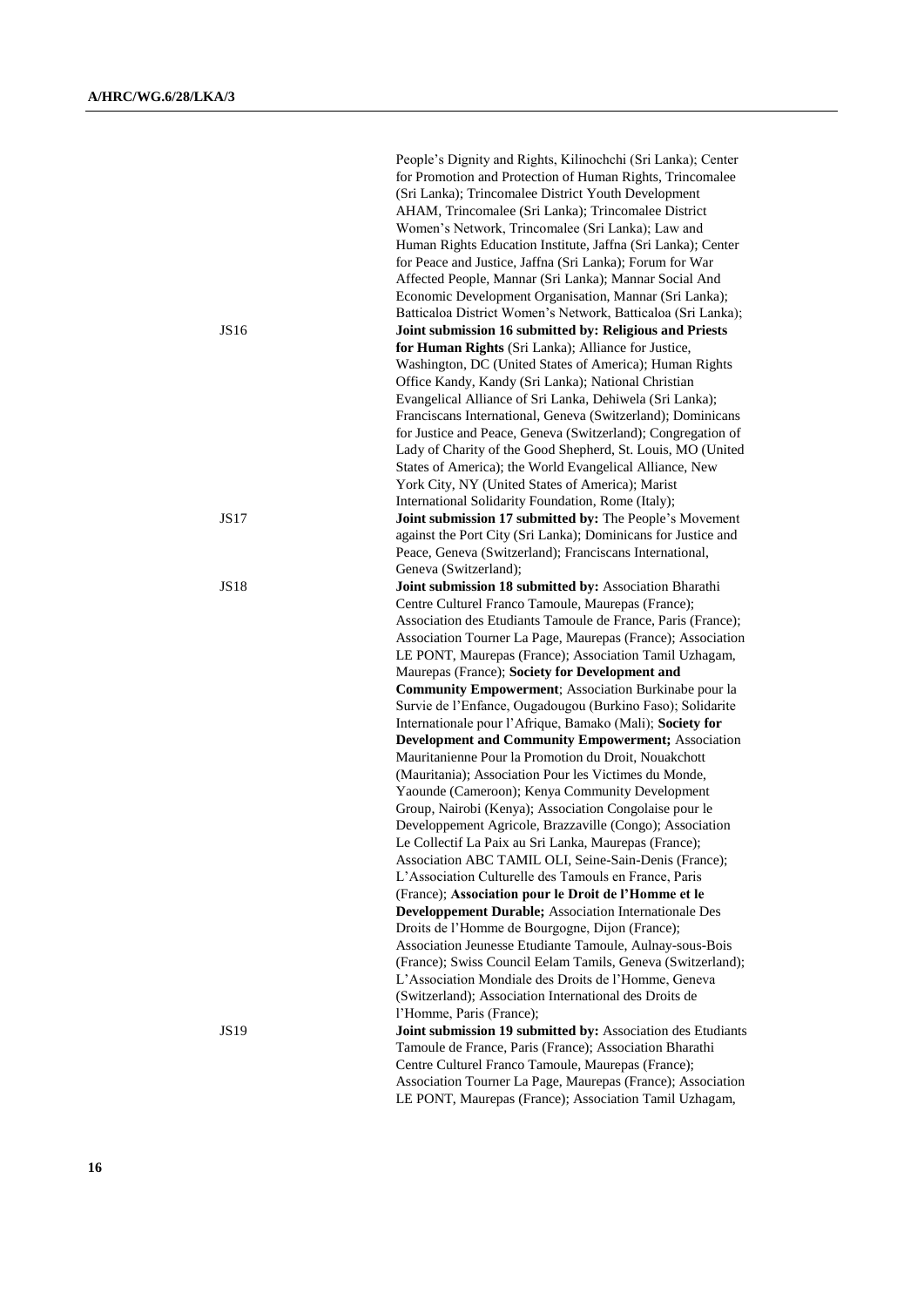Maurepas (France); **Society for Development and Community Empowerment**; Association Burkinabe pour la Survie de l'Enfance, Ougadougou (Burkino Faso); Solidarite Internationale pour l'Afrique, Bamako (Mali); **Society for Development and Community Empowerment;** Association Mauritanienne Pour la Promotion du Droit, Nouakchott (Mauritania); Association Pour les Victimes du Monde, Yaounde (Cameroon); Kenya Community Development Group, Nairobi (Kenya); Association Congolaise pour le Developpement Agricole, Brazzaville (Congo); Association Le Collectif La Paix au Sri Lanka, Maurepas (France); Association ABC TAMIL OLI, Seine-Sain-Denis (France); L'Association Culturelle des Tamouls en France, Paris (France); **Association pour le Droit de l'Homme et le Developpement Durable;** Association Internationale Des Droits de l'Homme de Bourgogne, Dijon (France); Association Jeunesse Etudiante Tamoule, Aulnay-sous-Bois (France); Swiss Council Eelam Tamils, Geneva (Switzerland); L'Association Mondiale des Droits de l'Homme, Geneva (Switzerland); Association International des Droits de l'Homme, Paris (France); JS20 **Joint submission 20 submitted by:** Association Tourner La Page, Maurepas (France); Association des Etudiants Tamoule de France, Paris (France); Association Bharathi Centre Culturel Franco Tamoule, Maurepas (France); Association LE PONT, Maurepas (France); Association Tamil Uzhagam, Maurepas (France); **Society for Development and Community Empowerment**; Association Burkinabe pour la Survie de l'Enfance, Ougadougou (Burkino Faso); Solidarite Internationale pour l'Afrique, Bamako (Mali); **Society for Development and Community Empowerment;** Association Mauritanienne Pour la Promotion du Droit, Nouakchott (Mauritania); Association Pour les Victimes du Monde, Yaounde (Cameroon); Kenya Community Development Group, Nairobi (Kenya); Association Congolaise pour le Developpement Agricole, Brazzaville (Congo); Association Le Collectif La Paix au Sri Lanka, Maurepas (France); Association ABC TAMIL OLI, Seine-Sain-Denis (France); L'Association Culturelle des Tamouls en France, Paris (France); **Association pour le Droit de l'Homme et le Developpement Durable;** Association Internationale Des Droits de l'Homme de Bourgogne, Dijon (France); Association Jeunesse Etudiante Tamoule, Aulnay-sous-Bois (France); Swiss Council Eelam Tamils, Geneva (Switzerland); L'Association Mondiale des Droits de l'Homme, Geneva (Switzerland); Association International des Droits de l'Homme, Paris (France); JS21 **Joint submission 21 submitted by:** Association Tamil Uzhagam, Maurepas (France); Association Tourner La Page, Maurepas (France); Association des Etudiants Tamoule de France, Paris (France); Association Bharathi Centre Culturel Franco Tamoule, Maurepas (France); Association LE PONT, Maurepas (France); **Society for Development and Community Empowerment**; Association Burkinabe pour la

Survie de l'Enfance, Ougadougou (Burkino Faso); Solidarite Internationale pour l'Afrique, Bamako (Mali); **Society for**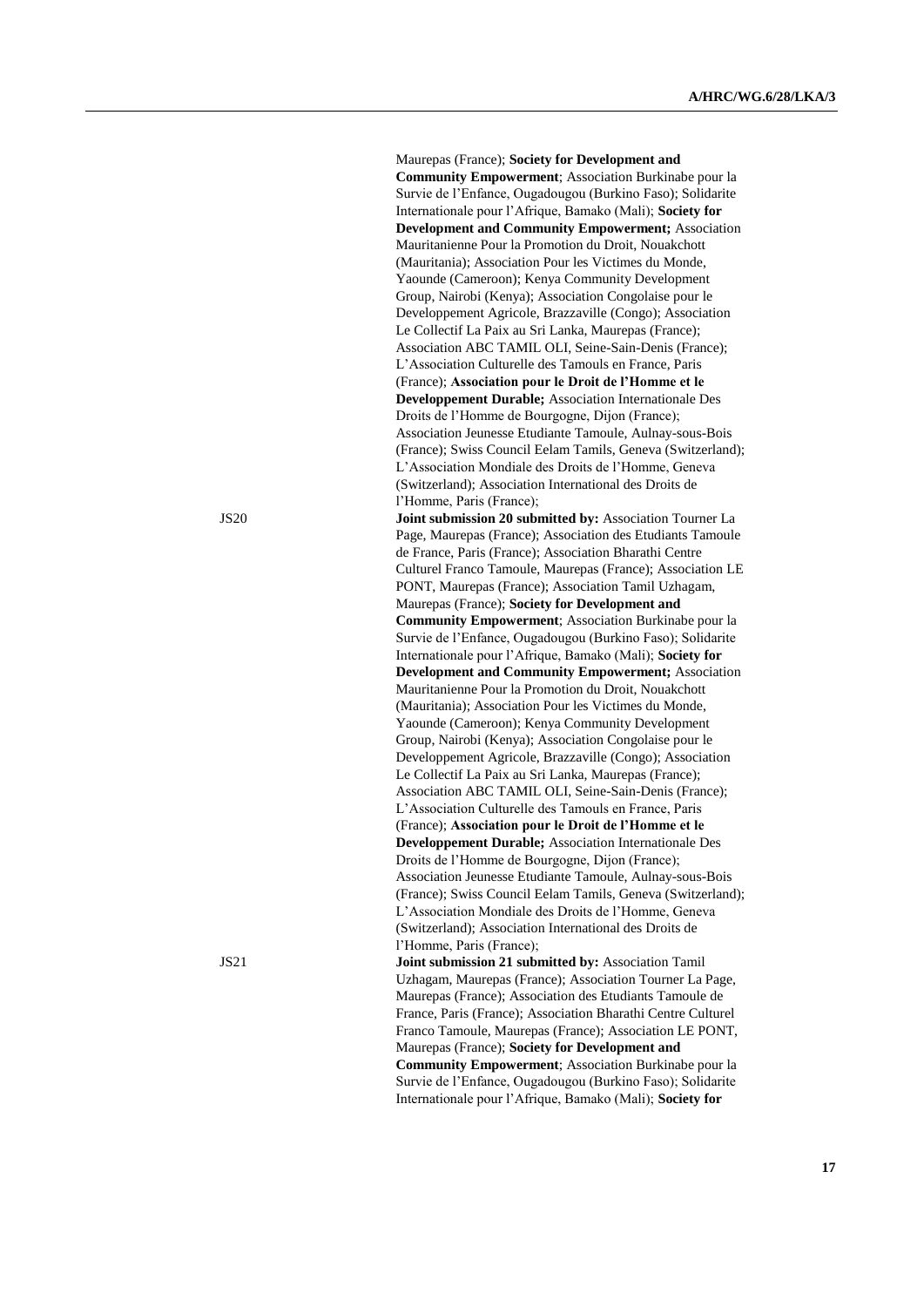**Development and Community Empowerment;** Association Mauritanienne Pour la Promotion du Droit, Nouakchott (Mauritania); Association Pour les Victimes du Monde, Yaounde (Cameroon); Kenya Community Development Group, Nairobi (Kenya); Association Congolaise pour le Developpement Agricole, Brazzaville (Congo); Association Le Collectif La Paix au Sri Lanka, Maurepas (France); Association ABC TAMIL OLI, Seine-Sain-Denis (France); L'Association Culturelle des Tamouls en France, Paris (France); **Association pour le Droit de l'Homme et le Developpement Durable;** Association Internationale Des Droits de l'Homme de Bourgogne, Dijon (France); Association Jeunesse Etudiante Tamoule, Aulnay-sous-Bois (France); Swiss Council Eelam Tamils, Geneva (Switzerland); L'Association Mondiale des Droits de l'Homme, Geneva (Switzerland); Association International des Droits de l'Homme, Paris (France); JS22 **Joint submission 22 submitted by:** Association LE PONT, Maurepas (France); Association Tamil Uzhagam, Maurepas (France); Association Tourner La Page, Maurepas (France); Association des Etudiants Tamoule de France, Paris (France); Association Bharathi Centre Culturel Franco Tamoule, Maurepas (France); **Society for Development and Community Empowerment**; Association Burkinabe pour la Survie de l'Enfance, Ougadougou (Burkino Faso); Solidarite Internationale pour l'Afrique, Bamako (Mali); **Society for Development and Community Empowerment;** Association Mauritanienne Pour la Promotion du Droit, Nouakchott (Mauritania); Association Pour les Victimes du Monde,

Yaounde (Cameroon); Kenya Community Development Group, Nairobi (Kenya); Association Congolaise pour le Developpement Agricole, Brazzaville (Congo); Association Le Collectif La Paix au Sri Lanka, Maurepas (France); Association ABC TAMIL OLI, Seine-Sain-Denis (France); L'Association Culturelle des Tamouls en France, Paris (France); **Association pour le Droit de l'Homme et le Development Durable;** Association Internationale Des Droits de l'Homme de Bourgogne, Dijon (France); Association Jeunesse Etudiante Tamoule, Aulnay-sous-Bois (France); Swiss Council Eelam Tamils, Geneva (Switzerland); L'Association Mondiale des Droits de l'Homme, Geneva (Switzerland); Association International des Droits de l'Homme, Paris (France).

*National human rights institution(s):*

HRC-SL Human Rights Commission of Sri Lanka, Colombo (Sri Lanka).

- <sup>4</sup> For relevant recommendations see A/HRC/22/16, paras. 127.1; 127.2; 127.3; 127.4; 127.43; 127.44; 127.47; 127.51; 127.60; 128.1; 128.2; 128.3; 128.4; 128.5; 128.6; 128.7; 128.8; 128.9; 128.10; 128.11; 128.12; 128.13; 128.14; 128.15; 128.16; 128.17; 128.18; 128.3; 128.43; 128.44; 128.45; 128.46; 128.47; 128.48; 128.49; 128.50; 128.51; 128.52; 128.71; and 128.82.
- 5 JS19, p.10. See also JS20, p. 6, para. v., w., and x; and JS21, p.5, para. dd., see, and ff.
- <sup>6</sup> For relevant recommendations see A/HRC/22/16, paras. 127.5; 127.6; 127.7; 127.8; 127.9; 127.10; 127.11; 127.12; 127.13; 127.14; 127.15; 127.16; 127.17; 127.18; 127.19; 127.20; 127.21; 127.22; 127.23; 127.24; 127.25; 127.26; 127.27; 127.28; 127.29; 127.31; 127.30; 127.32; 127.33; 127.34; 127.35; 127.36; 127.37; 127.38; 127.39; 127.40; 127.41; 127.42; 127.45; 127.46; 127.53; 127.54; 127.80; 127.81; 127.83; 127.84; 127.86; 127.87; 127.91; 128.26; 128.32; 128.35; 128.41; 128.56;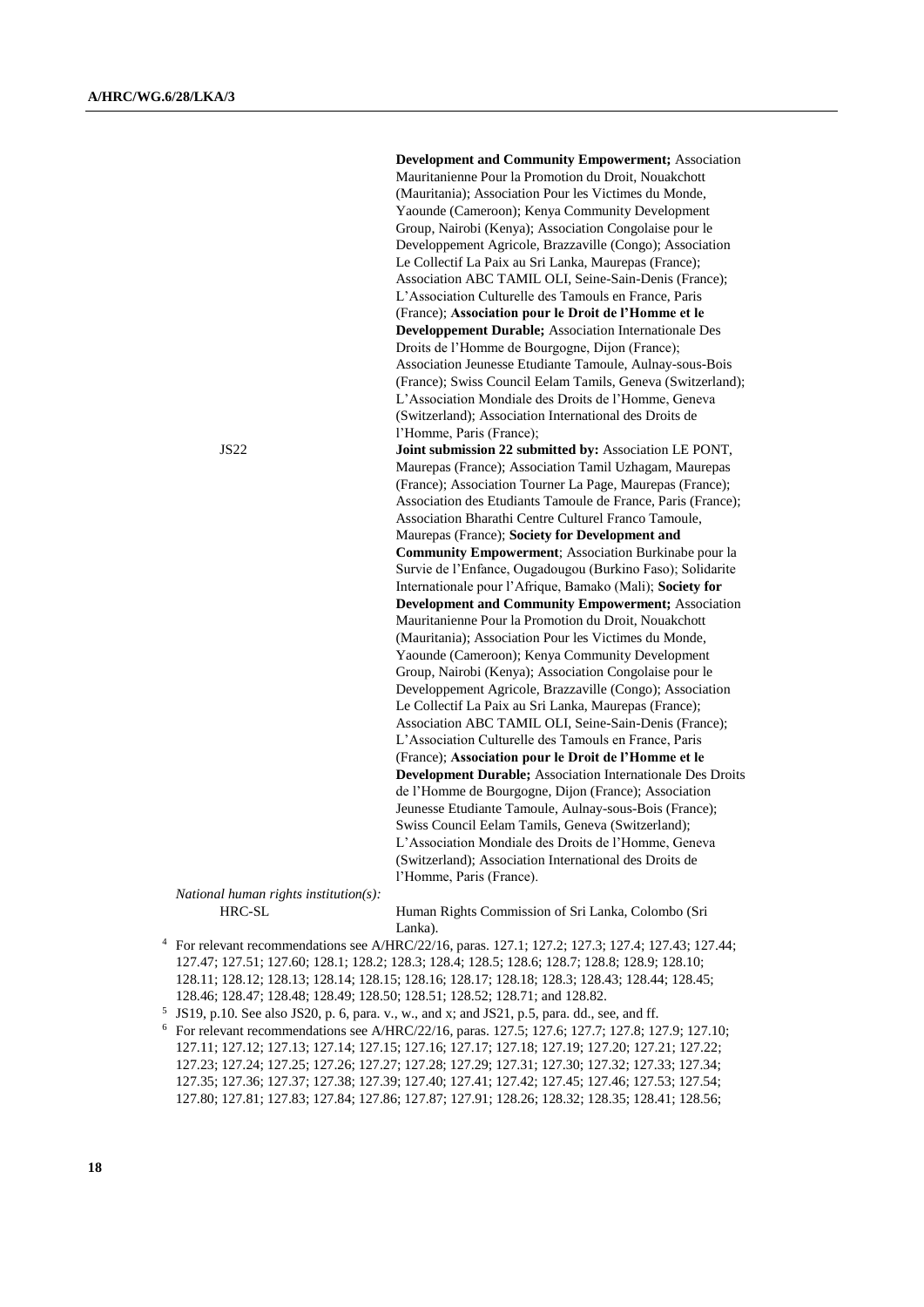128.58; and 128.83.

- JS9, para. 3.
- JS20, p. 6, para. K.
- <sup>9</sup> For relevant recommendations see A/HRC/22/16, paras. 127.55; 127.56; 127.67; and 128.53.
- JS9, para. 21.
- JS12, para. 1.
- JS12, para. 7. See also JS3, para. 5.6. and JS9, para. 25.
- JS3, para. 5.21. See also JS5, paras. 5.1. and 5.3.
- HRW, p. 3.
- For relevant recommendations see A/HRC/22/16, paras. 127.100; 127.101; 127.102; 127.105; 127.106; 127.107; 127.108; and 127.109.
- JS17, para. 20.
- <sup>17</sup> For relevant recommendations see A/HRC/22/16, para. 127.110.
- JS15, Chapter 3, p. 3.
- JS15, Chapter 4, p. 4.
- CTC, para. 30.
- ICJ, para. 22. See also WAN, para. 22.
- <sup>22</sup> For relevant recommendations see A/HRC/22/16, paras. 127.74; 128.19; 128.20; 128.21; 128.22; 128.23; 128.59; 128.60; 128.61; 128.62; 128.63; 128.64; 128.65; 128.66; 128.67; 128.68; 128.69; 128.73; 128.76; and 128.94.
- HRC-SL, Chapter 2 (c), para. 12.
- JS8, para. 15.
- JS9, para. 11.
- HRW, p. 2.
- <sup>27</sup> FfT, para. 5. See also ICJ, para. 16., and JS5, para. 2.6.
- STPI, para. 1.
- HRC-SL, Chapter 1 (b), para. 1.
- HRC-SL, Chapter 2 (c), para. 14.
- TCHR, p. 3.
- CWVHR, p. 5.
- JS9, para. 13.
- JS16, para. 38.
- JS5, para. 2.10.
- TCHR, p. 2.
- JS5, para. 2.11.
- CTC, para. 10.
- HRC-SL, Chapter 2 (h), para. 32.
- For relevant recommendations see A/HRC/22/16, paras. 127.48; 127.52; 127.59; 127.75; 127.76; 127.78; 127.77; 127.79; 127.85; 127.103; 128.25; 128.29; 128.30; 128.31; 128.33; 128.34; 128.36; 128.37; 128.38; 128.40; 128.42; 128.54; 128.57; 128.70; 128.72; 128.74; 128.77; 128.78; 128.79; 128.80; 128.81; 128.82; 128.84; 128.85; 128.86; 128.88; 128.89; and 128.90.
- TAG, para. 7.
- JS9, para. 5.
- TAG, para. 10.
- CWVHR, p. 7. See also JS15, p. 10.
- JS19, p. 6.
- JS13, para. 4.5.
- JS9, para. 19.
- FLD, para. 2 (b). See also TCHR, p. 3.
- SLB, para. 8.
- ACF, para. 3.
- ACF, para. 18.
- JS9, para. 32.
- CWVHR, p. 2. See also TCHR, p. 3, JS9, para. 10.
- JS9, para. 10.
- Tourner La Page, p. 3.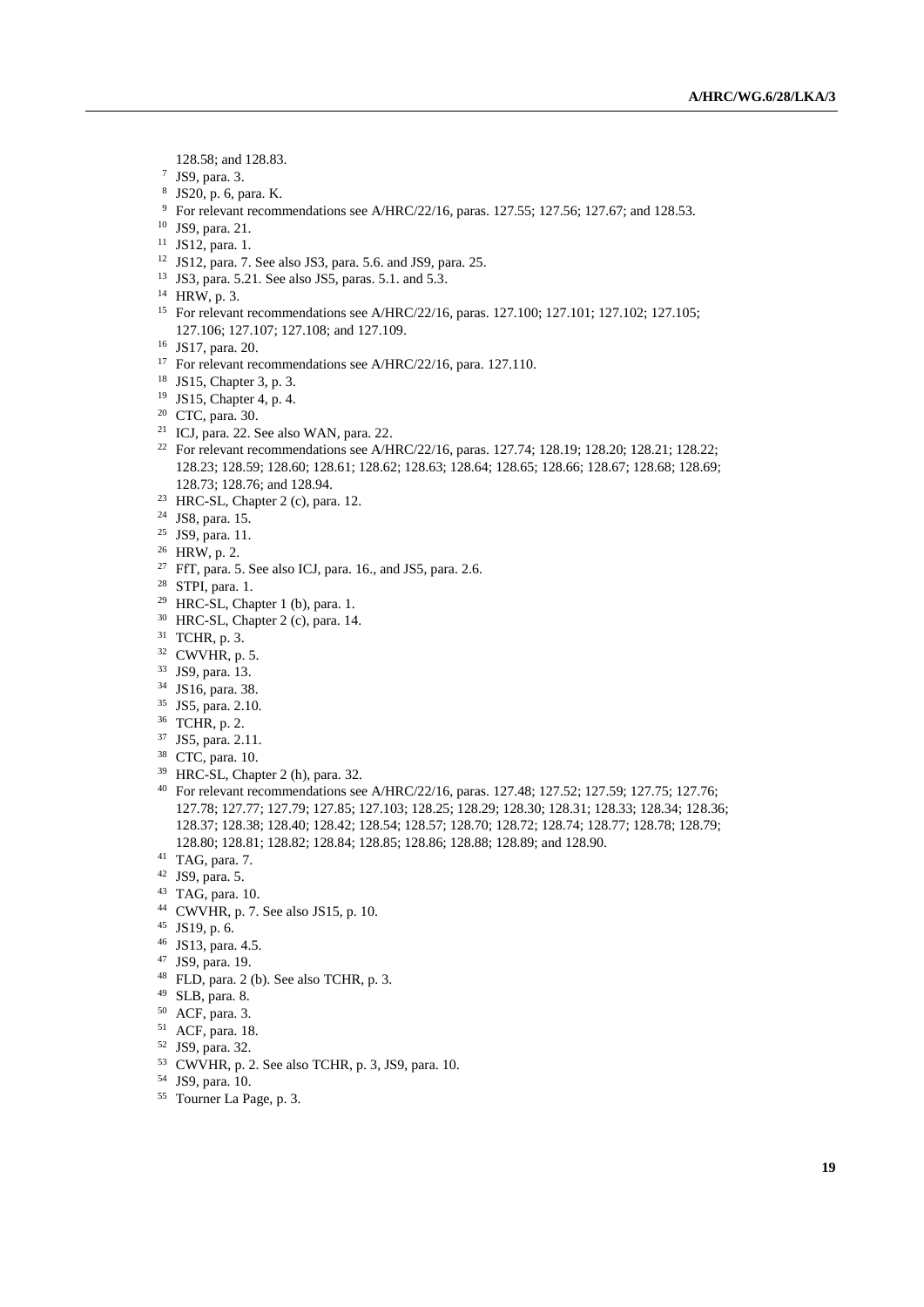- Tourner La Page, p. 3.
- ICJ, para. 9.
- JS9, paras. 33-34.
- TGTE, p. 2, Chapter 1.
- TAG, para. 12.
- JUBILEE, p.5. See also TGTE, p.4.
- JS16, para. 13.
- ITJP, p. 6, para 1.
- JS18, p.8.
- JS19, p. 9, rec.#3.
- For relevant recommendations see A/HRC/22/16, paras. 127.57; 128.27; 128.85; 128.87; and 128.91.
- ADF International, para. 2.
- ADF International, para. 13.
- STPI, para. 1.
- JS11, p. 1.
- JS9, para. 20.
- JS5, para. 2.14. See also JS15, p.10.
- TCHR, p. 1.
- EAJCW, p. 1, Executive summary.
- CSW, para. 6.
- JS9, para. 19.
- JS14, para. 42.
- JS9, para. 16.
- JS13, para. 5.1.
- FLD, para. 2 (a).
- FLD, para. 2 (c).
- JS13, para. 2.5.
- <sup>83</sup> For relevant recommendations: N/A.
- JS12, paras. 33 and 35.
- <sup>85</sup> For relevant recommendations see A/HRC/22/16, para.128.24.
- JS3, para. 5.1. See also JS4, para. 3.
- <sup>87</sup> For relevant recommendations: N/A.
- JS5, para. 5.9.
- JS6, para. 12.
- JS12, para. 29.
- JS10, para. 17.
- JS17, para. 29.
- JS17, para. 27.
- For relevant recommendations see A/HRC/22/16, paras. 127.58; 127.88; and 127.104.
- JS5, para. 5.7.
- JS6, para. 9.
- JS9, para. 42.
- 98 Bharathi CCFT, p. 5.
- <sup>99</sup> For relevant recommendations: N/A.
- JS5, para. 5.3.
- Bharathi CCFT, p. 6.
- JS12, para. 20.
- JS12, para. 22.
- <sup>104</sup> For relevant recommendations see A/HRC/22/16, para. 127.89.
- Tourner La Page, p. 5, para. M.
- JS11, para. 30.
- JS6, para. 16.
- JS7, Chapter 3, 3.2, 3.1.1, p. 8.
- <sup>109</sup> For relevant recommendations see A/HRC/22/16, paras. 127.61; 127.62; 127.63; 127.64; 127.65; 127.66; 127.68; 127.69; 128.28; and 128.55.
- JS16, para. 6.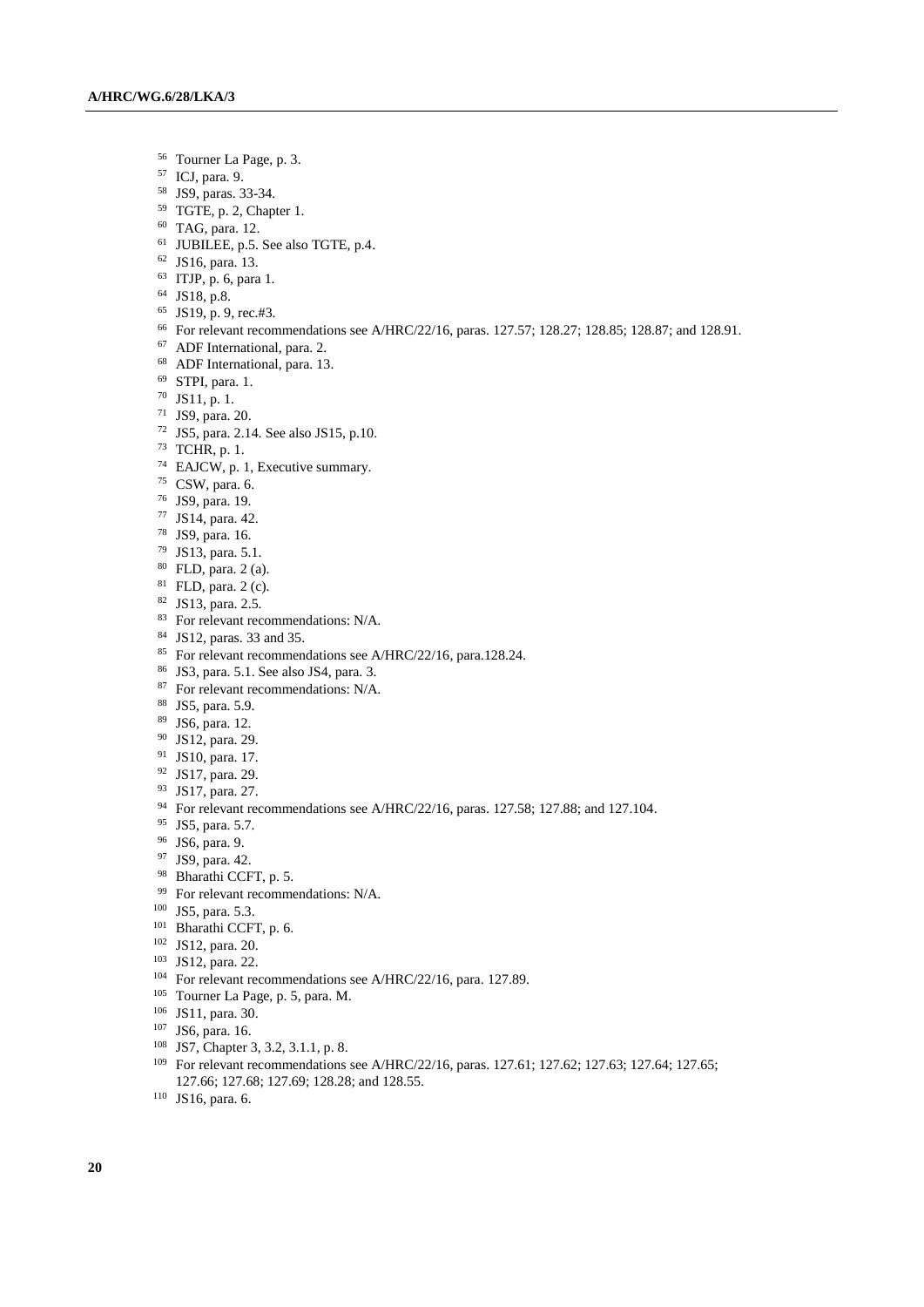- JS7, Chapter 4, 4.2, p. 12.
- JS22, p. 1.
- JS22, p. 3.
- JS5, para. 4.5.
- TCHR, p. 3.
- JS15, p.6. See also CWVHR, p. 6.
- JS5, para. 4.3.
- JS1, para. 3.
- JS1, para. 5.
- PEARL, para. 51.
- Bharathi CCFT, p. 6.
- For relevant recommendations see A/HRC/22/16, paras. 127.49; 127.50; 127.70; 127.71; 127.72; and 127.73.
- JS2, para. 15.
- JS1, para. 31.
- GIEACPC, p. 1.
- JS9, para. 29.
- JS16, para. 14.
- JS2, para. 17.
- <sup>129</sup> For relevant recommendations see A/HRC/22/16, para.127.90.
- JS9, para. 27.
- JS7, p. 3.
- JS7, Chapter 2, 2.2, p. 5.
- JS7, Chapter 3, 3.4, 3.4.1, p. 9.
- JS5, Charter 5, para. 5.5.
- JS7, Chapter 3, 3.1., 3.1.1, p. 7.
- <sup>136</sup> For relevant recommendations: N/A.
- <sup>137</sup> LE PONT, p. 3.
- JS20, p. 2.
- JS5, para. 5.16.
- JS9, para. 44.
- JS16, para. 18.
- JS16, para. 32.
- <sup>143</sup> JS5, Charter 5, para 5.8.
- JS6, p. 1.
- <sup>145</sup> For relevant recommendations see A/HRC/22/16, paras. 127.92; 127.93; 127.94; 127.95; 127.96; 127.97; 127.98; 127.99; and 128.93.
- HRW, p. 3.
- JS5, Charter 6, para. 6.2.
- JS10, para. 6.
- JS10, para. 19.
- <sup>150</sup> JUBILEE, page 2.
- JS9, para. 40.
- JS10, para. 30.
- JS9, para. 37.
- JS9, para. 38.
- PEARL, para. 1.
- Tamil Uzhagam, p. 1.
- Tamil Uzhagam, p. 3.
- TGTE, page 5, Chapter 7.
- Bharathi CCFT, p. 5.
- JS14, para. 17.
- JS15, Chapter 10, p. 8.
- LE PONT, p. 4.
- STPI, para. 27.
- STPI, para. 10.